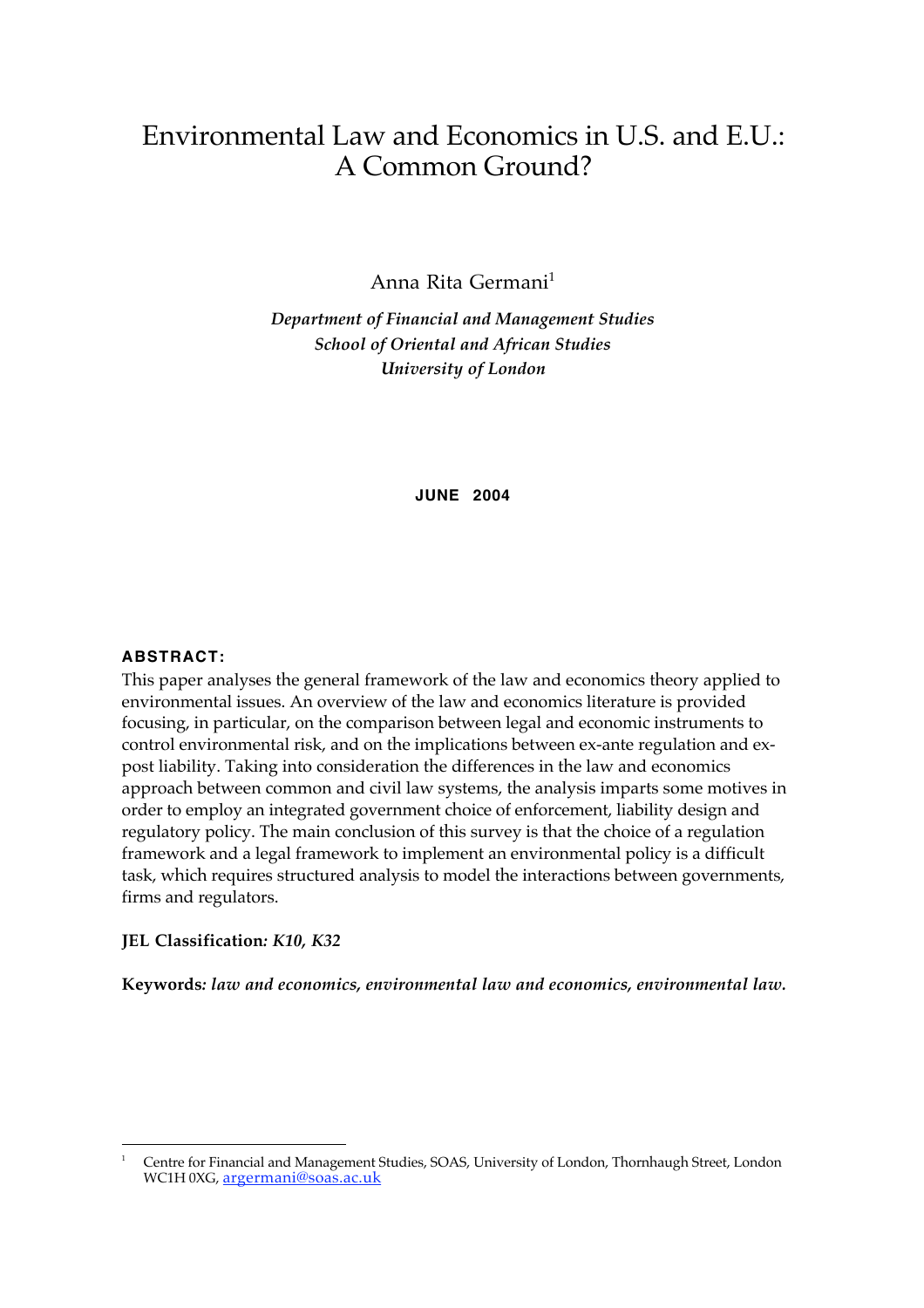*Environmental Law and Economics in U.S. and E.U.: A Common Ground?*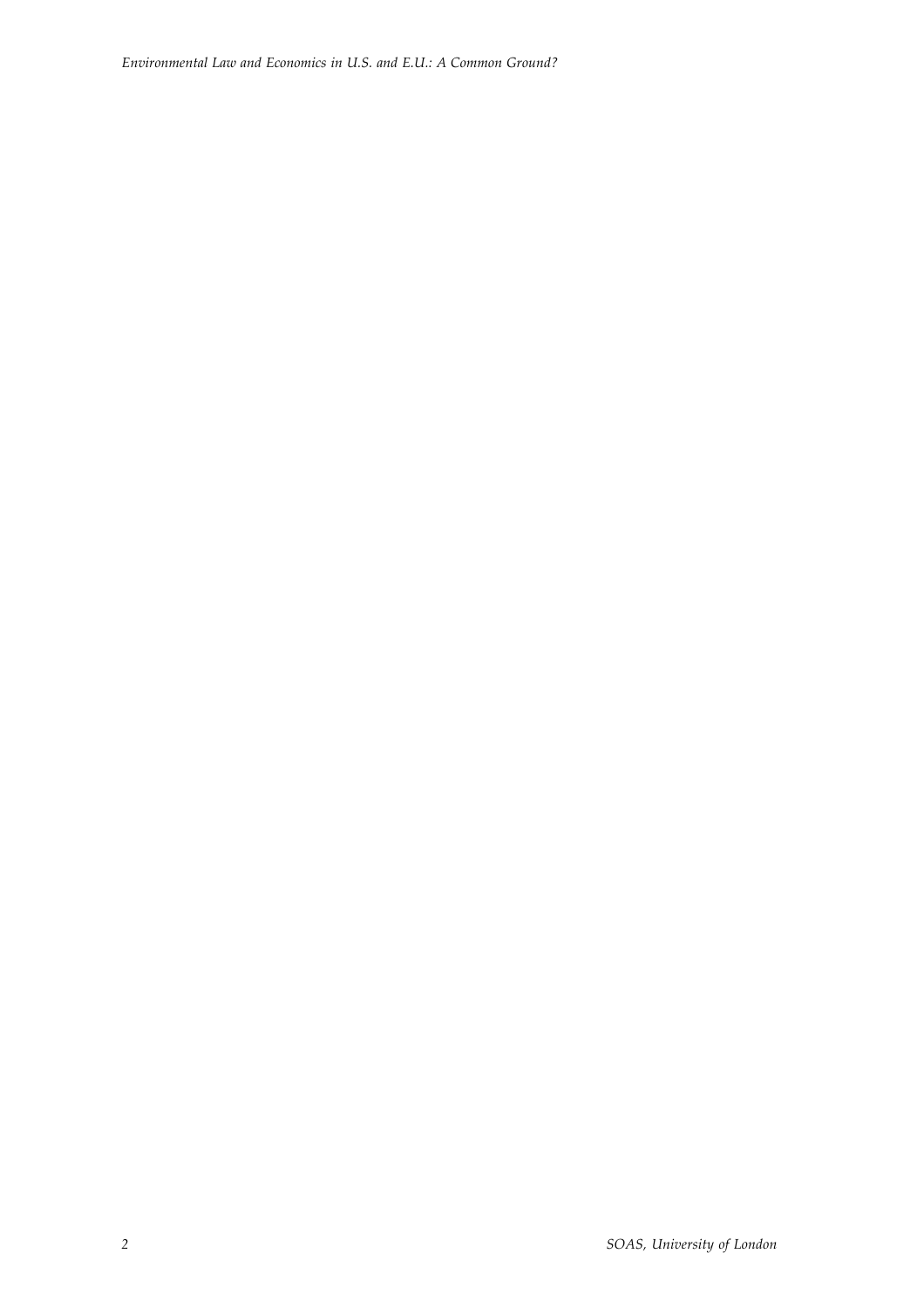# **Environmental Law And Economics In U.S. And E.U.: A Common Ground?**

#### **1. SOME BASIC CONSIDERATIONS**<sup>2</sup>

Primary objective of this contribution is to discuss the law and economics with respect to environmental regulation. In order to do that, an overview of the literature within the traditional economic analysis of law approach is provided focusing, in particular, on the comparison between legal and economic instruments to control environmental risk. Environmental law and economics deals with, among other topics, "legal" instruments (such as liability rules and the traditional command and control mechanisms like environmental standards and targets) and "economic" instruments (such as taxes and marketable pollution rights). However, this terminological distinction can be misleading in view of the fact that the legal instruments are also economic, in the sense that they provide an incentive to comply with certain policy goals. Likewise, the economic instruments are also legal in the sense that a system of taxes or marketable pollution rights needs a legal framework to be effective (Faure, 1998).

As it is well known, the earliest roots of the law and economics movement have to be found in economists like Adam Smith and Jeremy Bentham, Pigou A.C. (1932) and Ronald Coase (1960), as well as Max Weber (1978). The idea of applying economic concepts to gain a better understanding of law helps either in explaining how legal rules evolve, or what might be the consequences of alternative rules. One of the most controversial principles of law and economics is the so called "efficiency criterion" which emphasizes that the primary objective of a legal system has to be efficiency and that rules have to be evaluated for their capability of supplying incentives for the maximization of the society's aggregate benefits; in fact, the "wealth maximization" principle proposed by Posner is a mean of applying the efficiency test (Posner 1972, 1983, Landes and Posner, 1987).

It is important to premise that there is a big hiatus in the law and economics movement between United States and Europe, both for methodological aspects and legal frameworks. The major differences between common law and civil law systems can be identified mainly in the systematization of law, the method of judicial construction, and the differences between judge made law and statute law. These issues deserve a specific analysis, but it is not objective of this contribution to deepen the implications deriving from these crucial matters. Just to give some flavor of the importance that these approaches can have in the different legal systems, it is worth noting that 1) systematization of law is alien to common law, which consists of case law, derived from hundreds of thousands of cases (Kerkmeester and Visscher, 2003), that 2) the method of judicial construction in common law systems works case to case, while in civil law systems it works subsuming a concrete case under a general rule, and that 3) common law is dominated by judge made law, while civil law is characterized by statute law. Taking into account these structural differences between common law and civil law, it is not possible to give a general opinion regarding the superiority in efficiency of one system relative to

<sup>2</sup> I am particularly grateful to Cesare Imbriani that provided the inspiration for this contribution. The responsibility for any errors or omissions remains obviously only mine.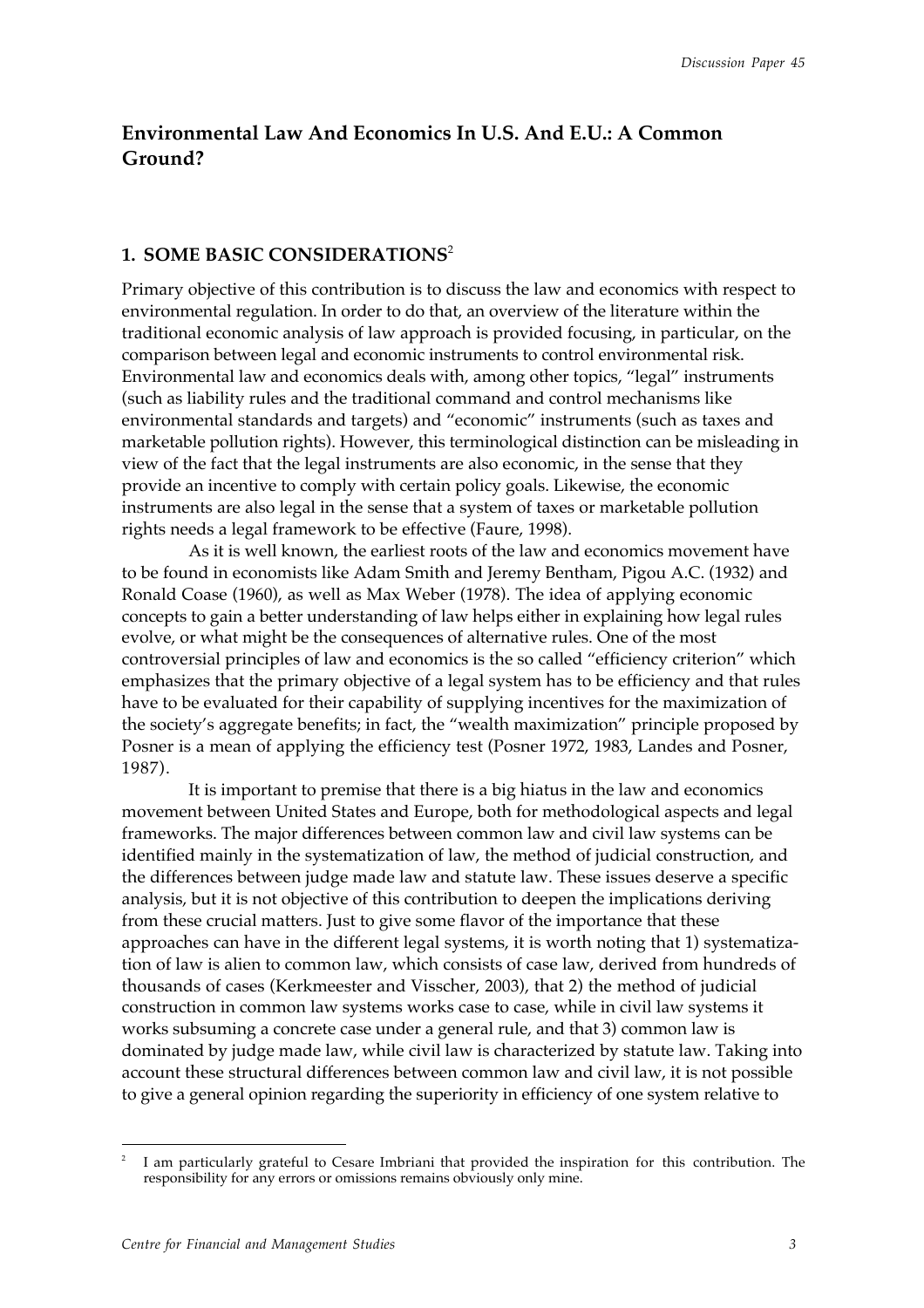the other. Nor is there reason to assume that one system is better or worse suited for economic analysis than the other.

In any case, it is worth noting that, the law and economic theory, at its first steps, was restricted to antitrust issues and to contract law. Nowadays in the United States, law and economics has led to remarkable and innovative methods for analyzing legal rules in all areas of law, from contract law, tort and property law to commercial law, constitutional law, criminal law and environmental law. Among the several potential definitions for economic analysis of law; one largely accepted is "the application of economic and econometric methods to examine the formation, structure, processes of law and legal institutions" (Rowley, 1989).

The most important characteristic is, however, that "the economic analysis of law is an inter-disciplinary subject, bringing together the tools of two great fields of study. Economics allows us to perceive the legal system in a new way, one that is extremely useful to lawyers and to anyone interested in issues of public policy. If economists will listen to what the law has to teach them, they will find their models being drawn closer to reality" (Cooter & Ulen, 1988).

The present tendency is to subdivide law and economics in two branches of studies (Posner, 1983). The "old" law and economics is interested in studying the legislation regulating the market (i.e. the behavior of individuals and organizations in the market), and dates back to Adam Smith, $3$  the "new" law and economics is interested in studying the legislation regulating nonmarket behavior (e.g. criminal law and family law), whose objective is to apply "economics to core legal doctrines and subjects such as contract, property, tort and criminal law" (Duxbury, 1995). Ronald Coase and Gary Becker are pioneers of this field of study.<sup>4</sup>

It is important to underline the fact that, this study area is developed in a common law system, the United States, where it has been extremely influential, but it has gained popularity in a number of civil law countries in Europe; due to the increasing process of convergence of the common law and the civil law, $5$  the law and economics approach might be able to bridge the gap between the two different legal systems.

Law and Economics in Italy still requires more theoretical and empirical effort in order to develop a common ground of knowledge with the U.S. law and economics movement. The Italian bibliography on law and economics lists only few contributions by Italian economists $^{\circ}$  and the wish is that the present situation will change in the near future. In the United States, this field is considered "the single most influential jurisprudential school". $^7$  The reason why economics smoothly expanded into law and has produced significant results can be attributed, mainly, to the combination of two factors; the first one is that economics and law have a high degree of commonality; the second one

<sup>3</sup> For an exhaustive history of law and economics movement, see Mackaay E.

<sup>4</sup> It is often said that we are now in the third generation of law and economics (Dari Mattiacci, 2000). The first generation was the one of the founding fathers, and was dominated mainly by lawyers with some understanding of economics. The second generation was characterized by economists who put more emphasis on mathematics, with a consequent shift towards a dialogue between economists and lawyers. The third generation is the actual generation of young professors and researchers, who have studied both law and economics, and of lawyers and economists who have become able to share issues of mutual interest.

<sup>5</sup> For a more detailed discussion about the pros and cons of convergence, see Funken K. (2003).

<sup>6</sup> For an extensive discussion on the different perspectives of legal scholars or lawyers and economists in Italy, see Pardolesi and Bellantuono (1999).

<sup>7</sup> Remarks of Anthony T. Kronman, The Second Driker Forum for Excellence in the Law, 42 Wayne Law Review 115, 160 (1995).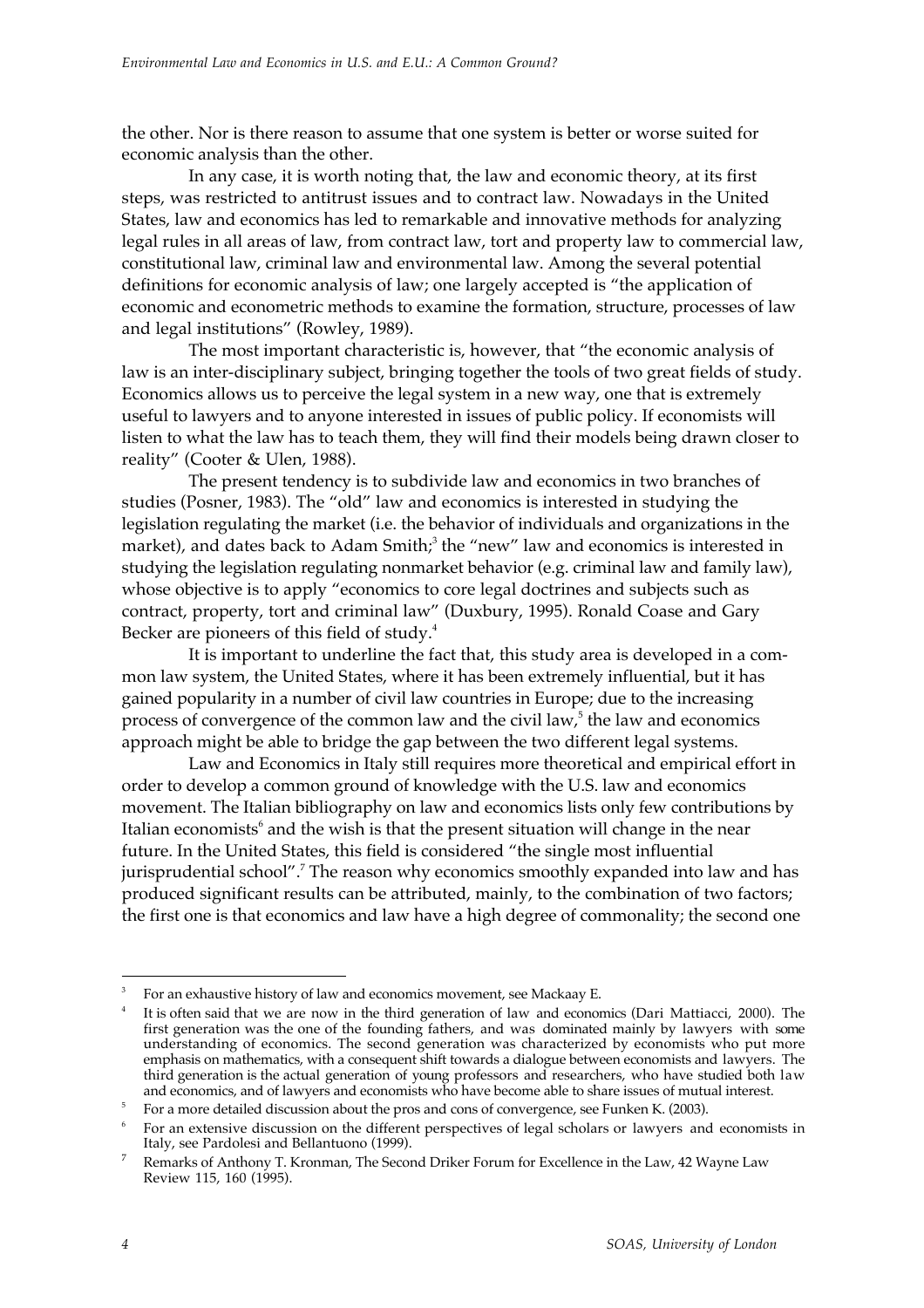is that economics offers a solid analytical framework of human behavior that conventional legal studies do not have.<sup>8</sup>

In this work, then, both the two strands of literature, the economic and the legal, are reviewed. In section 2, the main issues arising in environmental law and economics literature are presented. In section 3 and 4, the legal and economic instruments and the different alternatives for controlling environmental risk are discussed. Considering a law and economics approach allows choosing among instruments that have an incentive objective (the efficient deterrence of environmental degradation) and a remedy objective (the efficient clean-up of damages and the proper compensation of victims). The economics literature, on one side, helps understanding how an incentive regulation framework should be designed, while the legal literature, on the other side, analyzes how a system of legal liability can provide compensation to victims, internalizing the social cost of hazardous activities. In section 6 some characteristics of the criminal enforcement of environmental laws are presented, focusing, in particular on the theory of deterrence and the application of criminal sanctions. The differences in the law and economics approach between common and civil law system are outlined in section 7 and some conclusive considerations are proposed.

#### **2. ENVIRONMENTAL LAW AND ECONOMICS ISSUES**

Laws and regulations play an increasingly significant role in the determination of particular environmental issues and the development of the appropriate polices, but economics is also very important in order to provide society with the right strategies and instruments according to a sustainable development criterion. As argued by Boyer and Laffont (1999), one advantage of the regulation instrument is that policy makers, using their knowledge of the economy, could choose the more appropriate regulation policy.

It might be difficult to delineate the boundaries of the environmental law and economics literature, since the legal literature, by one side, mainly deals with environmental laws and does not address the issue of controlling environmental risk from an economic perspective (i.e. pollution taxes, tradeable permits); the environmental economics literature, by the other side, analyses the effects of economic instruments to control environmental pollution but the legal instruments (i.e. nuisances, liability law) are not usually considered (Faure, 1998). However, it is essential to mention few of the textbooks on environmental economics, some of which also discuss the relevance of the legal instruments, such as Ackerman et al. (1974), Baumol and Oates (1979), Eide and Van den Bergh (1996), Endres (1985), Field (1994), Kahn (1995), Oates (1996), Pearce and Turner (1990), Portney (1990), Revesz (1997), Richardson, Burrows and Ogus (1982), Tietenberg (1992) and Ward and Duffield (1992).

In the economic literature, the early contributions to the regulation of environmental risks have considered models in which the regulator maximizes a welfare function decreasing with the level of damage and the level of abatement costs. The regulatory policy is typically formulated in a single period and remains in effect afterwards (Roberts, Spence, 1976; Kwerel, 1977, Dasgupta, Hammond and Manskin, 1980, Baron, 1985). More recently the literature presents models that take into account asymmetric information (Laffont, 1995).

<sup>8</sup> Hsiung Bingyuang, The Success of Law and Economics: A Methodological Interpretation, Working Paper, National Taiwan University, 2000.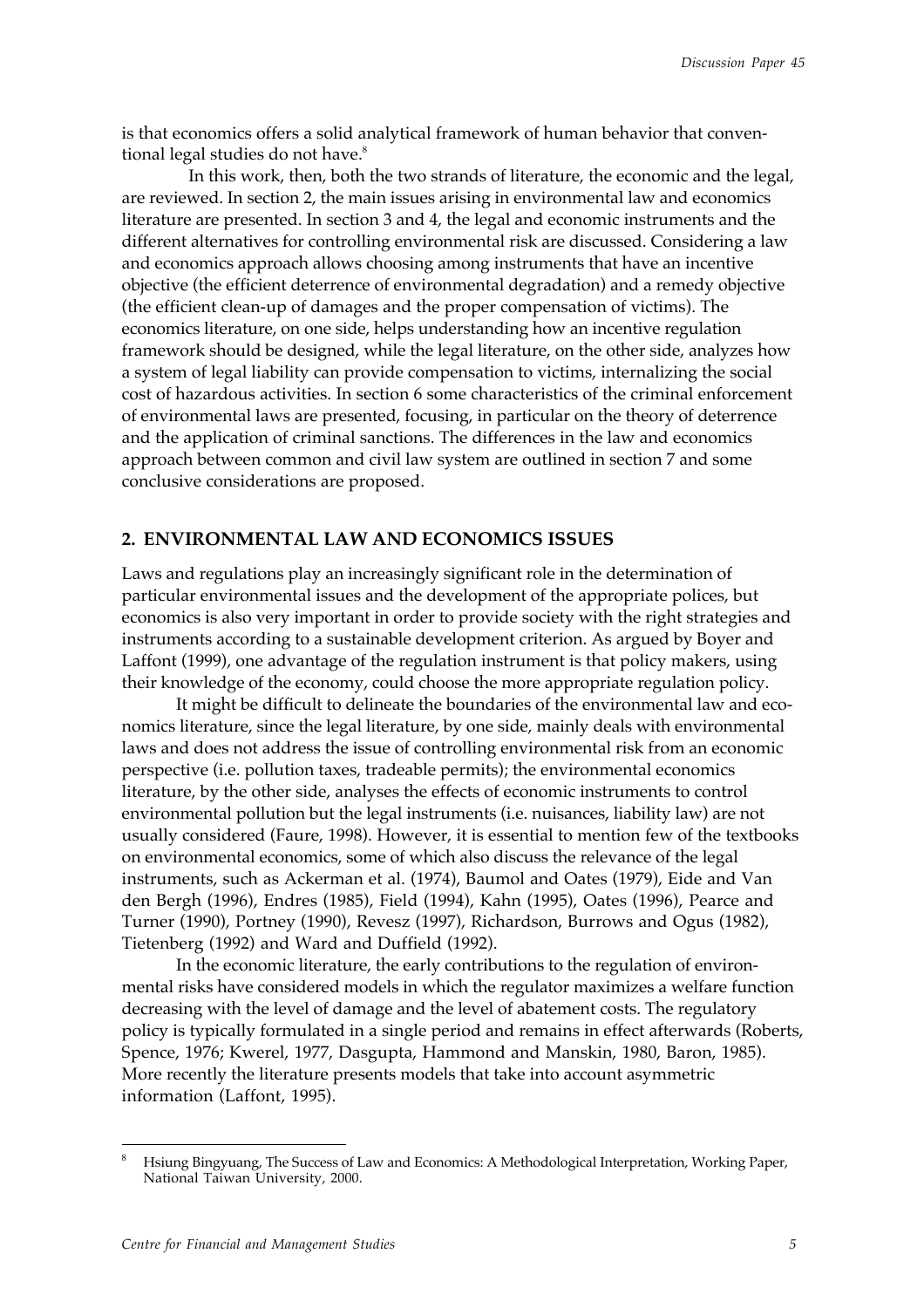The law and economics literature has focused mainly upon the role of legal institutions and common law rules in achieving efficiency and distributive goals (Calabresi, 1970; Landes and Posner, 1987; Shavell, 1987), in particular in the area of environmental policy (Polinsky 1980; Landes and Posner, 1984; Tietenberg, 1989; Kornhauser and Revesz, 1994). With this approach, liability has been analyzed in terms both of its capacity to provide (*ex ante*) incentives to avoid environmental damage and of its capacity to guarantee (*ex post*) the proper compensation of victims. The courts are then ultimately responsible for meeting these objectives.

Many studies have addressed the effectiveness of specific environmental regulations, focusing, in particular, on their enforcement. Shavell (1987) stressed that one of the weaknesses of regulation in comparison with tort law is that whereas in tort law a victim will usually have an incentive to sue (if he is injured, the damage is sufficiently large and the injuries can be identified), the effectiveness of environmental regulation will be greatly dependent on the possibilities of enforcement. Enforcement issues have been addressed for example by Hawkins (1984), McKean (1980), Richardson, Ogus and Burrows (1982), Russell, Harrington and Vaughan (1986) and Russell (1990).

The question of what kind of penalties have to be used to deter inefficient emissions has been addressed by Segerson and Tietenberg (1992). They more specifically address the question how an optimal penalty structure can be achieved in case of corporate environmental crime, addressing the question under what kind of circumstances there should be individual or criminal penalties or a combination of both.

The effectiveness of criminal liability for environmental offenses has also been addressed in the many publications in this field of Cohen (1987, 1992a, 1992b). He argues that the magnitude of criminal sanctions should be based on harm, thereby criticizing the current American sentencing guidelines, which hold that the fine should be based on the illegal gain. Furthermore, Cohen argues, as many other authors do, that criminal sanctions are only one part of the total picture, since civil sanctions and private settlements must be taken into account as well. Deterrence of environmental harm has been investigated as well by Epple and Visscher (1984), developing a model to measure the effectiveness of enforcement efforts. Recently Gren and Kaitala (1997) examined the possible gains for the enforcing agency from disseminating information as its skill on detecting and convicting violators.

Another piece of literature aims to understand judicial behavior, by analyzing the incentives faced by judges in their judicial role. Explanation of the behavior of judges is one of the most important but also most difficult problem facing law and economics scholars. This is because judicial opinions are the result of utility maximizing behavior and economists are unable to specify the details of judges' utility functions (Posner, 1994). One of the most discussed issues in the judicial literature is why judges rule the way they do. In the existing empirical literature there is disagreement over the role of discretion and over the extent to which discretion affects criminal justice outcomes (Rubin 1977, Priest 1977, Goodman 1978, Landes and Posner 1979). Discretion is one of the most controversial concepts in criminal justice; the everyday discretionary actions of prosecutors, judges, police officers, among others, ultimately result in either justice or injustice. Evaluating whether discretion is a positive or negative concept and the threshold for discrimination and disparity are just some of the issues that are taken into consideration by the law and economics scholars.

The question of which cases to pursue criminally is left to the discretion of the prosecutor. What showing of intent is necessary in order to classify a case as a criminal one? Environmental criminal cases do not necessarily require that the defendant possess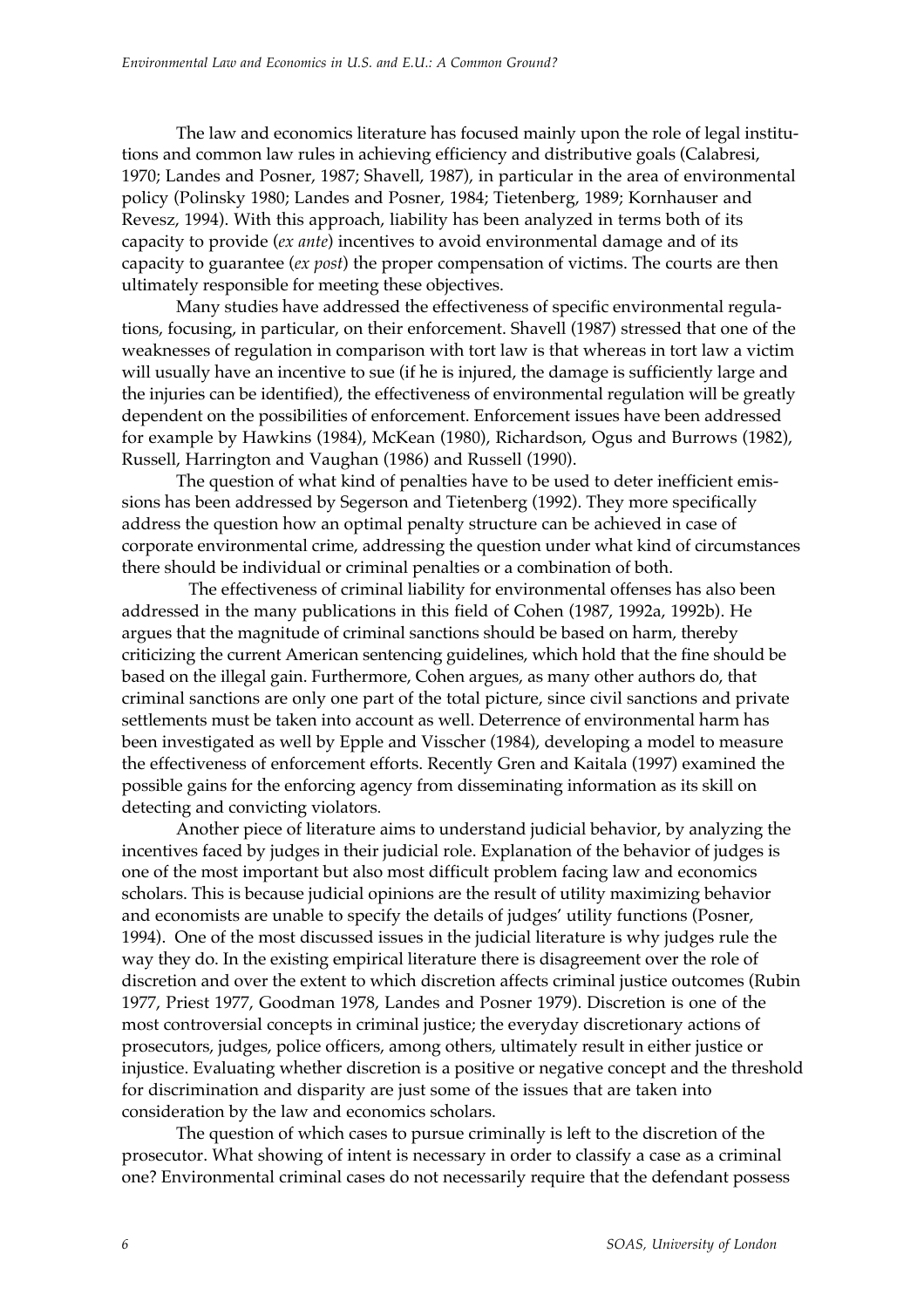an intent to commit a crime; a principle of "general intent" is instead applied. Consequently, there is little practical difference between the standard for proving a civil and a criminal violation. The environmental criminal prosecutor, therefore, has enormous discretion.

The remainder of this contribution shows how the basic literature on externalities and how the various instruments to control environmental risk, such as environmental liability, are applied to the pollution problem.

#### **3. "ECONOMIC" VERSUS "LEGAL" INSTRUMENTS**

Traditionally environmental damage resulting from production activities are included among cases of market failure essentially because 1) the environment is a "public good" that may not be appropriated and has no market price, and 2) the damage to the environment is a case of "externality", in that it is a social cost that is not internalized into the accounts of the parties causing it.<sup>9</sup> Thus a market malfunction does not allow for proper internalization of the damage related to the specific category of accidents that cause harm to the environment. This malfunction and the subsequent inefficiencies result into the need for some sort of regulation (Alberton, 2003).

Much of the environmental law and economics literature deals mainly with the two fundamental questions:

- 1. What is the optimal level of emissions? and
- 2. How can the law give incentives to comply with this optimal level?

Environmental law and economics employees the so-called *command and control* regulatory instruments, such as environmental standards and targets, together with other administrative obligations and prohibitions, which are often referred to as legal instruments. The command and control approach is often used in contrast to economic instruments; when economists refer to economic instruments they usually mean incentivebased mechanisms, such as taxes or marketable pollution rights.

To the question "what is the optimal level of pollution", traditional economists would answer that the right incentives can be given by imposing a tax (Pigouvian tax) on the polluting activity. By equaling the marginal tax rate to the marginal costs caused by the harmful activity the polluting firm would get incentives to reduce pollution in an optimal way. However, Coase, in his seminal article "The Problem of Social Cost", showed that if transaction costs are zero an optimal allocation of resources will always take place irrespective of the contents of the governing legal rule (Coase, 1960). The main question, therefore, is not how the law should give incentives to induce the firm to reduce emissions, but which of the two actors (firm or victims) should be limited in their activity. The Coase theorem is used as a starting point for discussing the role of environmental law and, more generally, the need for legal instruments to control environmental pollution (Baumol and Oates 1979, Oates 1983). A shortcoming of the Coase theorem is that in real life the situation given in the example of one polluting firm that would affect just one or two victims never happens. Usually there are cases of multiple victims where transaction costs will be very high, Coasian negotiations, thus, will not occur and some intervention of the legal system will then remain necessary to reach an internalization of the externality (Mishan 1971, and Kapp 1970).

<sup>9</sup> As noted by Cropper and Oates (1992), "the source of basic economic principles of environmental policy is to be found in the theory of externality".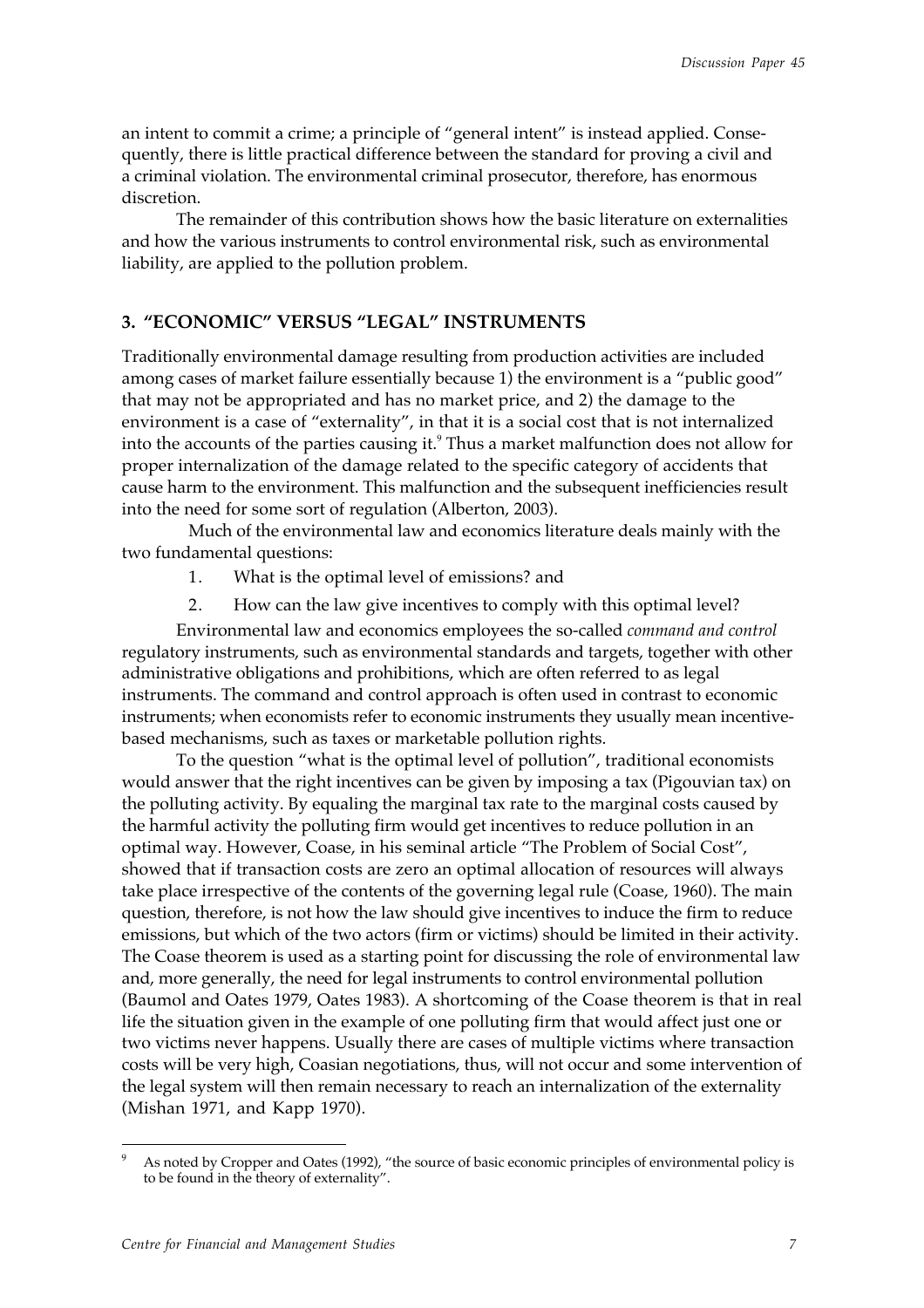Baumol and Oates (1971) proposed the use of standards and prices for protection of the environment, but with the standards arises the problem of how to set them efficiently. It is opportune to distinguish between different standards. Economists usually refer to "target standard" or "quality standard". This standard defines the optimal environmental quality for a certain environmental component and is also referred to as an ambient standard.

A second type of standard often used in environmental policy is the "emission standard" that usually determines the amount and quality of the substances that can be emitted into the environment (the quality and quantities of the emissions are regulated, too). A third category of standard is the "production standards" that regulate, at an early stage of the production process, the firm's production technology. Besides the importance of property rights in providing protection against environmental pollution, another common-law instrument is liability law. In fact, environmental liability is now used as one of the important legal instruments to deter environmental pollution.

## **4. ALTERNATIVE APPROACHES TO THE CONTROL OF ENVIRONMENTAL RISK**

There are two forms of environmental protection policies: the "command and control" strategy is, as said before, a direct regulation of activities that discharge pollutants, while the "economic incentive" policy encourages polluters to reduce pollution voluntarily by providing economic incentives, such as tax benefits and subsidies. Under the command and control policy, the authority sets specific environmental standards for activities that may cause pollution, and requires polluters to satisfy these standards. Law punishes violators of these standards. The economic incentives employ the market mechanism and aim to reduce environmental pollution through the provision of economic incentives. The authority induces polluters to reduce pollution by imposing specific costs or taxes on activities that generate pollution.<sup>10</sup> The task for public policy is to define an acceptable risk by balancing the costs and benefits of controlling the use of hazardous substances.

Therefore, "if society is to make the most of its cares resources, it should compare what it receives from pollution control and environmental protection activities with what it gives up by taking resources from other users. It should measure the values of what it gains (the benefits) and what it loses (the costs) in terms of the preferences of those who experience these gains and losses" (Freeman 1997).

Fortunately, a variety of efficient control alternatives exist, at least in principle. In fact, it is important to distinguish between *privately* and *state-initiated* controls, and between *ex ante* and *ex post* control (Shavell 1987). A control is *privately* initiated if it is employed only after victims take some legal action or report their situation to a social authority. *State-initiated* controls are employed by the state at its discretion, regardless of any actions taken by victims. A control is *ex ante* if it is applied before, or at least, independently of the occurrence of harm while ex post controls are applied after the fact.

Several legal, administrative, and economic factors suggest that *privately initiated* controls may not be sufficient to ensure that potentially polluting activities are managed non-negligently. First of all because the damages are generally disperse; second, detection

 $10\,$ The most widely used form of economic incentives is the Pigouvian tax, in the form of emission charges and pricing that incorporates the cost of items to the environment, tradable emission permits and a depositrefund system. Emission charges should be calculated on the volume of emission discharged by the pollution source, but it is technically very difficult and requires considerable administrative costs.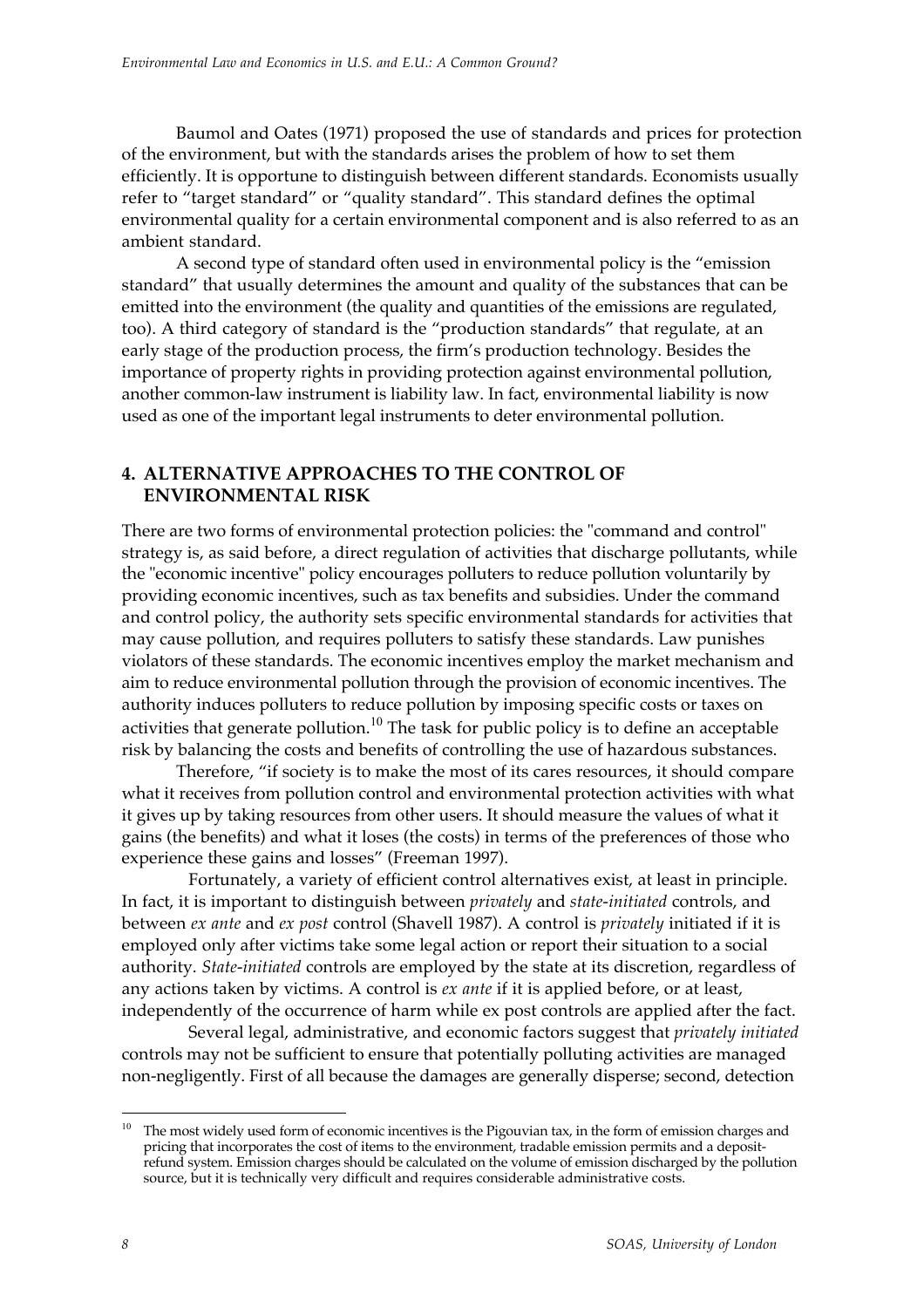and assessment of pollution and its related risks require extensive monitoring, testing, and scientific expertise. Frequently a social authority will be better positioned to conduct proper inquiries about risks and to document the occurrence and source of harm. Once a determination has been made that *state-initiated* control measures will be required, the application of the controls must be addressed. As with *state*- and *privately-initiated* controls, *ex ante* and *ex post approaches* are not mutually exclusive.

In the U.S., the activity of the EPA (Environmental Protection Agency) provides a clear example of *ex ante* regulation by an independent environmental authority. This agency acts through the setting of preventive standards and their enforcement, the performance of inspections and, possibly, of actions brought to the federal courts. With respect to *ex ante* regulation we cannot mention the E.U. experience given that a standard setting system has not been established at a European level and that the European Environmental Agency (EEA) plays only a very limited role.<sup>11</sup>

At the *ex post* regulatory level, the U.S. experience can be again considered as an example, given that the issue of environmental damage liability has emerged since the early 80's, when the Congress enacted the *Comprehensive Environmental Response, Compensation and Liability Act* (CERCLA) and created a *Superfund* for the quick and effective clean-up of dangerous waste sites.<sup>12</sup> The U.S. liability system for environmental damages considers all operators retroactively, strictly, jointly and severally liable for all damages through a system of extended liability (Boyer and Porrini, 2002).

The U.S. liability system, administered by the courts and governed mainly by state law, played an extensive role in regulating, among other environmental risks, air pollution, water pollution and hazardous waste disposal. It provides a mechanism for compensating victims, property, and health injuries by a strict liability system.<sup>13</sup>

The European Community has been trying for many years to define a common system of assignment of liability for environmental damages. In 1993, the European Commission published the *Green Paper on Remedying Environmental Damage*. 14 The Commission published a detailed environmental liability model for the EC in March 1999 and finally the *White Paper on Environmental Liability* in February 2000.<sup>15</sup> The EC White Paper liability system is similar to the U.S. system because both of them are based on a strict liability regime, but they are also different regarding several aspects. For example, while the CERCLA provisions cover every damage including the damage to natural

<sup>&</sup>lt;sup>11</sup> The European Environment Agency was formally established by EEC Regulation 1210/90 in 1990 (amended by EC Regulation 933/1999 and EC Regulation 1641/2003). The decision to locate in Copenhagen was taken in 1993 and the Agency has been operational since 1994. The European Environment Agency is the leading public body in Europe dedicated to providing timely, targeted, relevant and reliable information to policy making and the public, to support sustainable development and to help achieve significant and measurable improvements in Europe's environment. The EEA mission statement is "to provide decision-makers with the information needed for making sound and effective policies to protect the environment and support sustainable development". The Agency ensures this information is available to the general public through its publications and website (www.eea.eu.int). The EEA does not make or enforce European Union environmental policy or legislation: this is the responsibility of the European Commission and the other EU institutions.

<sup>&</sup>lt;sup>12</sup> The Superfund enabled the government to begin cleaning-up of priority sites placed on the National Priority List NPL) with money generated principally by taxes on cruel oil, corporate income, petrochemical feedstocks, and motor fuels.

<sup>&</sup>lt;sup>13</sup> Beside the tort system, there exist a system of private and public insurance, both for the firms' liability and for the consequences on individual health.

<sup>14</sup> Commission of European Communities, Communication from the Commission of the Council and Parliament: Green Paper on Remedying Environmental Damage, COM (93) 47 final, Brussels, 14 may 1993, OJ 1993 C 149/12.

<sup>15</sup> Commission of European Communities, "*White Paper on Environmental Liability"*, COM (2000), 66 final, Brussels, 9 February, 2000.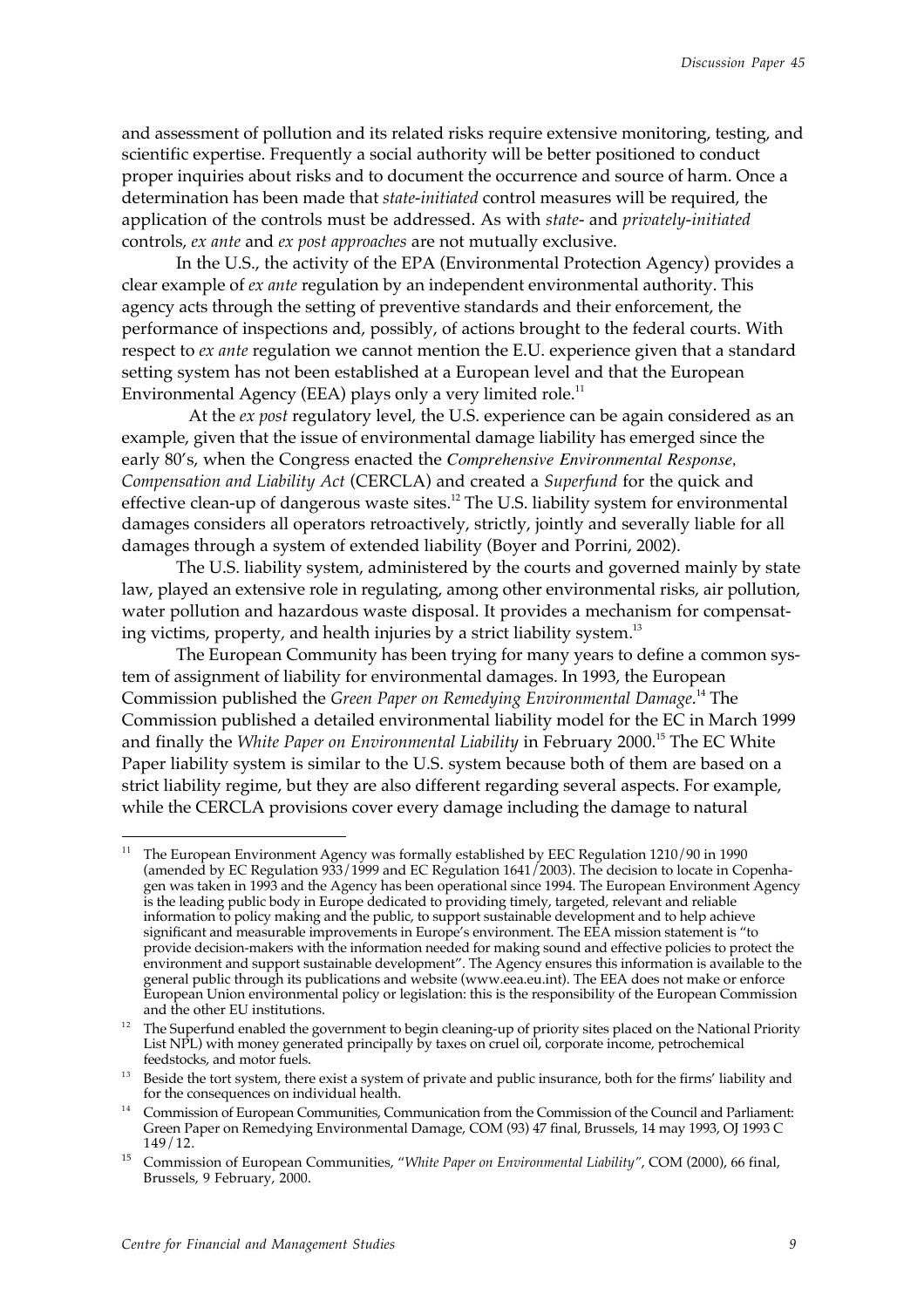resources, the *White Paper* covers only traditional damages, such as personal injury and damage to property. In the U.S. system, the Superfund was created to quickly clean-up the environmental damage, while no such fund is established by the *White Paper*. Differences exist also in the definition of lender liability and financial responsibility.

One of the major differences in environmental law between the E.U. and the U.S.A. can be seen in the area of compliance. The U.S. has mandatory compliance that is strictly enforced by the EPA and the court system. The E.U. has only voluntary compliance because of a lack of a binding enforcement mechanism.

Under the economic theory there are two potential candidates for imposing liability, strict liability and fault-based liability. Arguments for and against fault-based, as opposed to strict liability thresholds are many. Issues along these lines are many and the associated literature is vast. Both strict liability and fault based liability lead to socially desirable levels of care. To efficiently control accident risks, it is necessary to limit the expected damages, allowing society to escape the burden of substantial clean-up costs, while minimizing the total costs of taking care.

Efficient risk control requires that the level of care be chosen such that the marginal costs of care are offset by marginal reductions in expected damages. Therefore, an efficient policy should promote decision-making that weighs the costs of taking care against the reductions of expected damages. Under strict liability, injurers are liable for damages they cause regardless of the level of care they exercise. Injurers will be induced to choose the socially optimal level of care since they know that they will be held liable for any damage caused by their use of pollutants. Under strict liability, the injurer is assumed to pay for all damages suffered by victims, whereas, under negligence, he has to pay for damages only if his level of care is less than the due care level.

Under an economic perspective, in the short run, efficiency can be reached by either making the injurer strictly liable for all damages or imposing a negligence rule under which the injurer would be liable for damages only if he had not met the standard of due care.<sup>16</sup> The negligence rule is efficient, provided that the standard of due care set by the court is the efficient level of care (Segerson 1990). Even from a deterrence efficiency viewpoint there is no difference between strict and fault liability; under either regime, individuals will take care if doing so is cheaper than paying for environmental damages. Whether strict liability produces superior deterrence incentives has not any relevant evidence. Recent empirical evidence suggests that strict liability, in comparison to faultliability, does not result in less spills; in fact, it may cause more spills than fault liability (Alberini and Austin 1999).

But any attempt to establish the general theoretical superiority, in efficiency terms, of either of the instruments over the other is destined to failure, since there is no compelling case showing the most desirable liability regime. Therefore, political feasibility represents the only factor that could determine the choice of moving toward a strict liability regime. Issues of distributional justice as well as equity should be considered. Policies adopted to control environmental risks cannot be evaluated only on the basis of efficiency criteria. Both approaches, generally, can get adapted for practical and political feasibility, but the conceptual differences remain a primary source of tension between those focused on economic policymaking and those focused on environmental policy-

<sup>16</sup> This symmetry between strict liability and negligence does not hold when the injurer can also modify his activity level in a way that can affect expected damages. Strict liability, on the other hand, would provide an incentive for both increased care and decreased use of pollutants, since either of these would reduce expected damages and thus reduce expected liability. In the long run, only strict liability is efficient since the number of injurers is allowed to vary.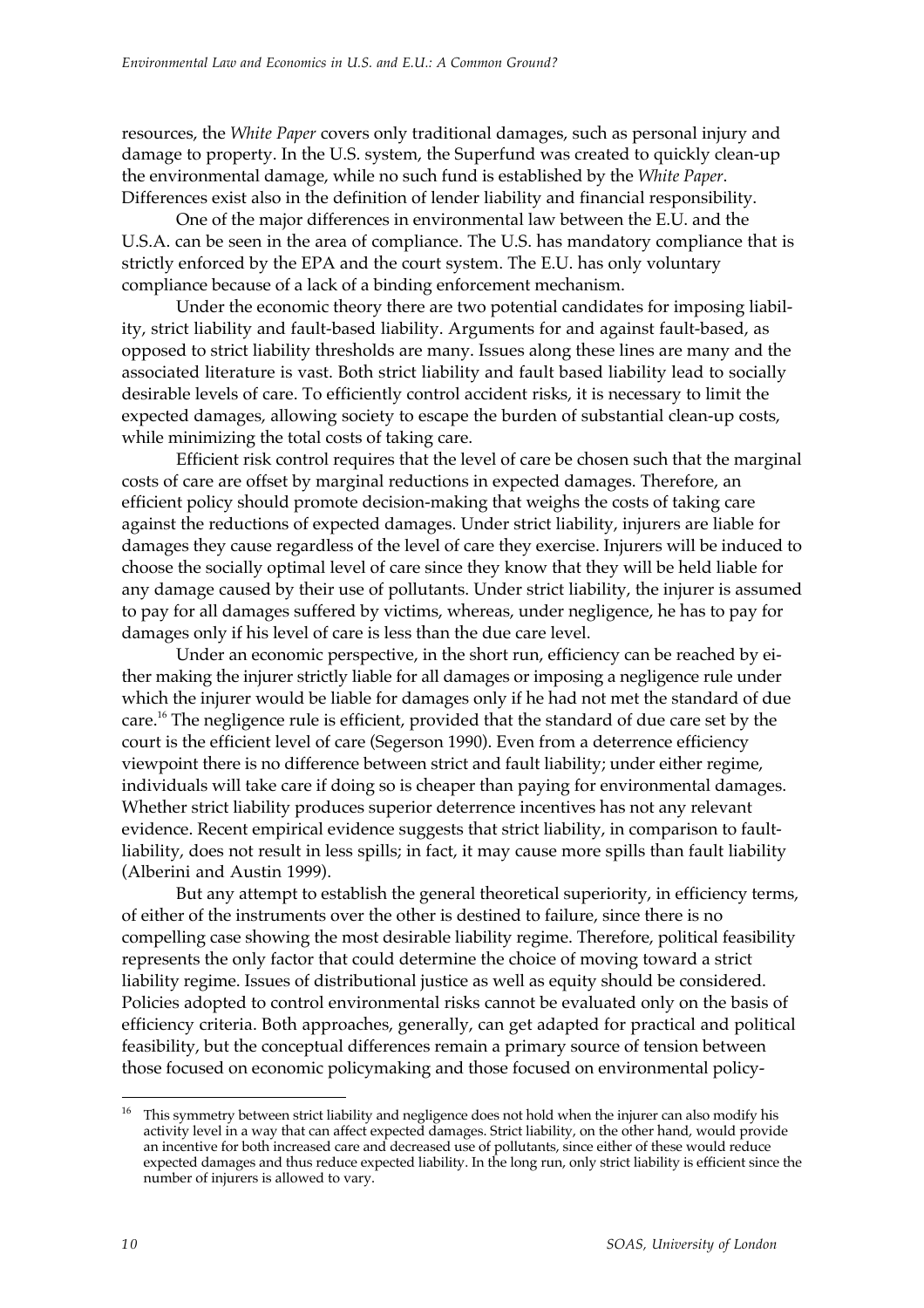making. Using the considerations outlined above would sensitize an analyst to the wide range of factors that would determine the political feasibility of either a strict liability or a fault-based regime.Liability possesses unique advantages where a regulatory authority will not be expected to have good information about risk or the occurrence of harm, and where the deterrence inherent in liability will not be weakened by injurers' inability to pay for harm or the possibility that they will escape suit (Shavell 1987).

"A complete solution to the problem of the control of risk evidently should involve the joint use of liability and regulation, with the balance between them reflecting the importance of the determinants" (Shavell 1987). Between an *ex post* regulatory system which works throughout the attribution of liability and an *ex ante* regulatory system which works throughout the imposition of standard, there exists a complementarity's and not a substitutability's relationship (Kolstad, Ulen & Johnson 1990).

#### **5. CRIMINAL ENFORCEMENT OF ENVIRONMENTAL LAWS**

The debate over the use of criminal sanctions in environmental enforcement actions is more intense now than ever. In particular, at the center of public attention is the question, as to whether environmental criminals should be sentenced to prison? Should they be treated as other criminals? Is it justice the evidence of cases in which individual offenders received a jail time sentence, and cases in which for some egregious violations that caused significant environmental harms, only a mere monetary sanction was imposed?

The frequency and intensity of criminal enforcement have increased dramatically in recent years. In spite of the fact that the number of criminal environmental cases is still small when compared to the impressive rise in the number of civil enforcement cases, the criminal cases have been receiving increased attention. Today, it is possible to identify situations that five years ago would not have been viewed as criminal, being looked at for possible prosecution. The debate over what role criminal sanctions should play in environmental regulation and enforcement began in the early 1970s but no clear agreement emerged. Numerous good reasons were emphasized in favor of a minimal role for criminal enforcement. It was argued, for example, that the use of criminal sanctions in the environmental framework was generally not appropriate, and diminished agency resources without an equivalent benefit.17 Various reasons were given for the inefficacy of criminal sanctions. Criminal proceedings were viewed as more complex than administrative or civil proceedings, and not really appropriate for enforcement of regulatory provisions. Despite diverse impediments, the federal government initiated to prosecute criminally in the early 1970s for water pollution using the provisions of the Refuse Act of 1899 (Kovel 1969).

Public enforcement of environmental laws has been characterized by the increased use of criminal sanctions over the past decade. In the United States, this sanctioning trend has developed in direct response to the passage of the Sentencing Reform Act (SRA), which dramatically altered federal criminal sentencing for the express purpose of controlling judicial discretion. New sentencing guidelines were established in 1987 under which courts were required to impose sentences which reflect the seriousness of the offense, provide just punishment for the offense, and afford adequate deterrence to criminal conduct. Judges were once free to impose any sentence from probation to the statutory maximum and were not subject to appellate review regarding the length of that

 $\overline{a}$ <sup>17</sup> See Kovel, A Case for Civil Penalties: Air Pollution Control, 46 Journal of Urban Law, p. 153, 1969.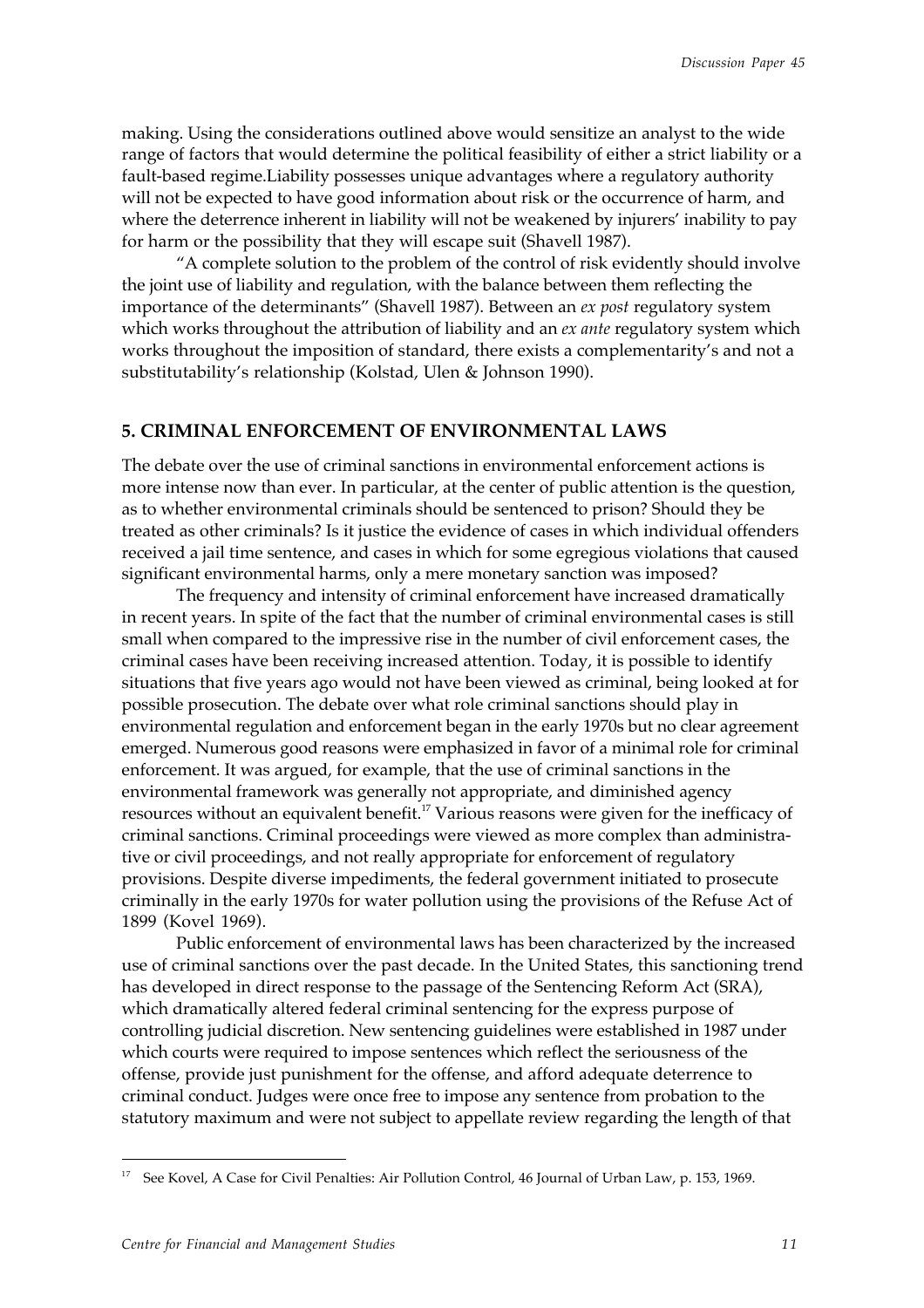sentence. However, they are now bound by the sentencing guidelines and subject to appellate review of the sentences they impose. Criminal penalties for environmental violations can be harsh. Maximum fines for criminal violations of environmental statutes theoretically can reach \$1 million per violation. Convicted individuals can face up to 15 years of imprisonment.

In Europe, after the Council drafted a convention on the protection of the environment through criminal law, more importance has been given to the aspects of control and enforcement in the field of criminal law. It is important to mention the proposal for a recommendation of the Council concerning minimum criteria for environmental inspections in the member states, but more importantly there have been various initiatives recently to harmonize environmental criminal law as well. The most important one is definitely a proposal for a directive on the protection of the environment through criminal law (COM (2001), 139) by the Commission. This proposal states that the proposed directive wishes to ensure a more effective application of community law on the protection of the environment by establishing throughout the community a minimum set of environmental offences. The underlying idea is that the member states should ensure that when certain offences constitute a breach of the environmental rules, a criminal enforcement should take place. The need to introduce criminal sanctions comes from the fact that now this type of measures seems adequate to achieve proper implementation of environmental law. Consequently, the correct sentencing approach requires a strong emphasis on how discretion should be exercised in order to treat equally similar environmental violations and to achieve a uniform and coherent sentencing policy. The requirements of deterrence, rehabilitation, punishment and restorative justice, do not generally point in the same direction and that is why the sentencing task is such a complex process characterized by overlapping, and sometimes, contradictory objectives.

In the American experience of *ex ante* regulation, the Environmental Protection Agency's activity represents an example of regulation by an independent authority. Throughout the establishment of environmental standard, the imposition of emission limits, inspections and legal actions, the EPA accomplishes its main tasks. Starting from the '70s, in the U.S. have been employed different approaches to face the risk of environmental accidents, trying to regulate the emission of toxic or hazardous substances by setting up standards. As regards to *ex post* regulation, the Congress in 1980 promulgated the Comprehensive Environmental Response, Compensation and Liability Act (CERCLA) to provide the decontamination of sites exposed to environmental dangers through a system of attribution of liability on an objective basis, following the "polluter pays principle".

In Europe, the different regulatory systems and the extreme fragmentation in each member state does not allow to talk in a homogeneous and single way. At the *ex ante*: regulatory level, there exists the *European Environmental Agency* (EEA) but it plays a very limited role. At the *ex post* regulatory level only recently (2000) the European Commission adopted the White Paper on Environmental Liability, which explores how the polluter pays principle, can best be applied to serve the aims of the Community environmental policy. According to the White Paper, the most appropriate option would be a framework directive providing for strict liability for damage caused by EC-regulated dangerous activities, with defenses, covering both traditional and environmental damage, and fault-based liability for damage to biodiversity caused by non-dangerous activities. The adoption of a proposal for a Directive on environmental liability  $(2002)^{18}$  aims both

 $\overline{a}$ <sup>18</sup> For the full text of the proposal, see http://europa.eu.int/eur-lex/en/com/pdf/2002/en\_502PC0017.pdf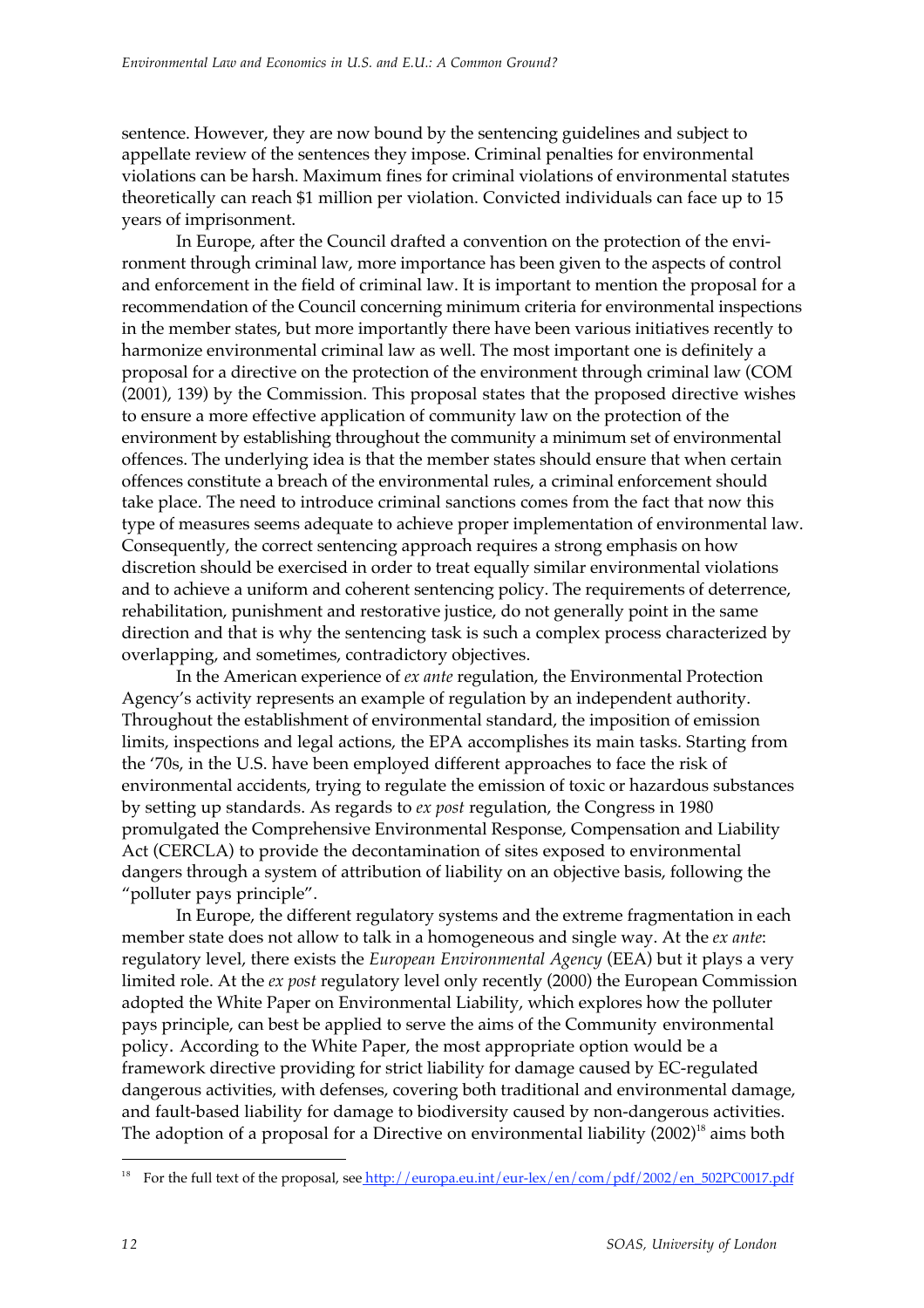to prevent and restore environmental damage. The pollution of water, damage to biodiversity and land contamination which causes serious harm to human health would all be covered by this Directive. Operators of certain risky or potentially risky activities who cause environmental damage would be held responsible for restoring the damage caused, or made to pay for the restoration. All operators causing damage to biodiversity, by fault or negligence, would equally have an obligation to restore the damage. The idea that the polluter must pay is a cornerstone of EU policy; this is the first concrete step towards establishing a comprehensive European environmental liability regime.

#### **6. DIFFERENCES IN ENVIRONMENTAL CRIME PROSECUTION PATTERNS IN EUROPE AND UNITED STATES**

U.S. environmental policy has developed during the last 30 years and can be considered one of the most successful models that provide a well-balanced environmental management system, an effective legislative framework and modern institutional settings.<sup>19</sup> The U.S. has pioneered environmental legislation that has inspired the EU. Also Europe, over the past 30 years, has developed a considerable body of environmental laws and has enforced environmental crime laws with varying degree of intensity. The big challenge, within the European Union, is to make enforcement effective at both the national and the EU level. Moreover, the upcoming accession means that 10 new member states must also implement EU legislation.

In Europe it is possible to observe a certain degree of reluctance to pursue a company or individual under criminal law. There are few cases brought, particularly in relation to the population and number of companies. The ratio is higher in the U.S., where after two warnings, and if there is insufficient compliance, automatically a civil case is initiated; if some knowing intent or fraud is found, then, the individual or company is pursued under criminal law. In the last decade, in the U.S. there has been a dramatic increase in the number of prosecutions, convictions, criminal fines and jail time and the EPA is continuing to expand its criminal enforcement effort. In understanding why criminal prosecutions in Europe are less frequent and in analyzing the differences in enforcement strategies in the U.S. and Europe, several considerations have to be made. First of all, probably the public opinion regarding the criminalization of pollution and the public desire for prosecutions is different in the two countries. Then, instead of employing criminal sanctions, Europe has preferred to use administrative and civil enforcement, more flexible than a lengthy criminal trial, to ensure regulatory compliance by its industries. Thus, criminal enforcement has not been as necessary in Europe where the principal methods of inducing compliance with environmental regulations have been civil remedies. Civil enforcement, however, generally has focused on achieving compliance with emission standards and criminal enforcement is still needed to deter violations by companies that handle environmentally harmful substances.

These issues and the profound historical differences between the regulatory systems of the United States and Europe have played an important role in the different patterns of environmental crime prosecutions. One of the most important differences between the environmental crime enforcement consists in their integration into the

 $19$  In the U.S. during the 60-70s, the environmental legislation has been developed mostly at the states level, then, in the 70-80s there was a period of the federal environmental policy development. Since the 90s, there is a decentralization phase that is remarkable with reducing of federal program financing and development of state and local initiatives.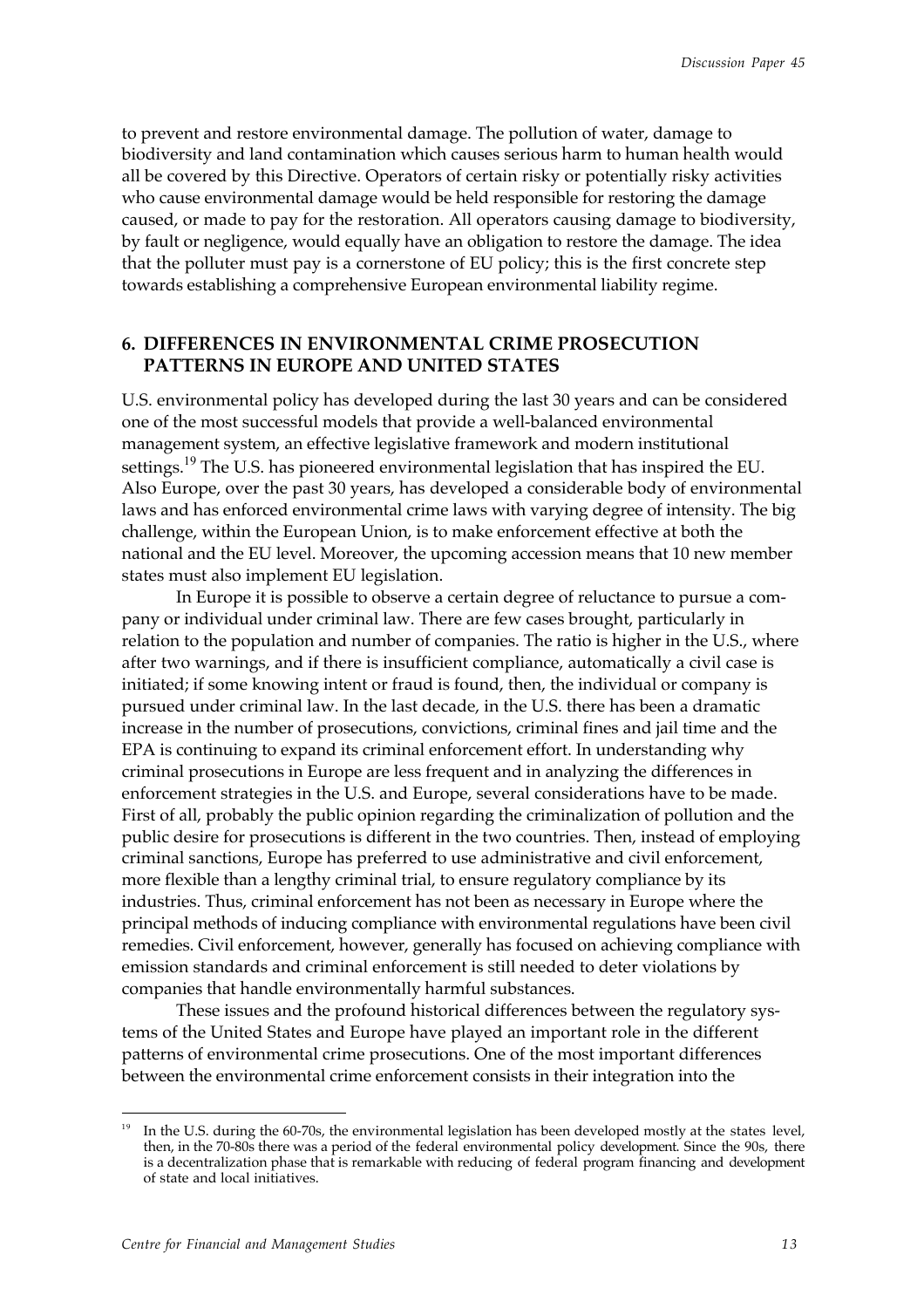traditional criminal justice system of the respective countries. Environmental criminal enforcement in Europe is managed largely by police officers who report and investigate reported crimes, and by local prosecutors who bring criminal charges against violators. In the United States, the investigation of most environmental crimes is handled by federal authorities and not by local police, $^{20}$  and is prosecuted at the federal level by the Department of Justice and the United States Attorney's Offices. A variety of factors, therefore, can contribute to explain this divergence in enforcement strategy, including cultural differences, different organizational structures, the timing of major pollution accidents, and different regulatory approaches related to the essence of common law and civil law systems.

A longstanding debate focuses on the best way to achieve compliance with the many complex provisions of environmental statutes and regulations. Is it the EPA's effort necessary to assure national enforcement or the single states could lead to the same level of compliance? Moreover, the Agency is characterized by a surprising degree of regulatory discretion (whether to initiate a hazardous waste inspection, for example, or whether to proceed criminally or civilly; whether to bring an enforcement action administratively or in federal court; whether to impose a high monetary penalty or to accept a defendant's performance of an environmentally beneficial project) and is relatively unsupervised in its exercise (Susskind and Secunda, 1999).

This dispute deals with, among others, the issue on the efficacy of national and local environmental enforcement. On one hand, the federal government's criminal environmental enforcement programs have been accused of inconsistency and lack of policy coordination (Starr, 1991; Gaynor and Bartman, 1991), but on the other hand, local governments may lack the political will to pursue environmental violators with persistence and may prove inappropriate (Mintz, 1991). The efficiency of the EPA's enforcement efforts has varied significantly over the course of the Agency's history. This variability has been mostly explained by the different political parties that have prevailed in its administration and by the different management styles of EPA's top managers (Mintz, 1988).

In Europe, an example of success of local environmental enforcement is represented by the Netherlands (Paddock, 1991). The Netherlands is a much smaller and much more homogeneous nation than the United States, but it is a model of how local regulatory agencies, local law enforcement officers and local prosecutors may well play a useful role in improving enforcement and environmental compliance. "Localization" of environmental enforcement authority could, therefore, bring benefits, but, nowadays in the United States, while some local governments could be able, in practice, to increase their responsibility for enforcement programs, others are not yet prepared and some may never be.

Recently, Europe has been overwhelmed by large oil spills and illegal industrial waste dumping, many of which were caused by intentional or negligent conducts and were, thus, avoidable. In order to deter these sources of pollution, Europe throughout the stronger deterrent effect on potential polluters deriving from large fines, public stigma and incarceration could enhance its criminal enforcement program and strengthen deterrence of preventable acts of pollution.

One of the main differences between the U.S. and the E.U. has to be found, as said before, in the enforcement system of environmental laws. While the U.S. provides for

1

The federal government has a specialized group of environmental crime investigators in the EPA's Office of Criminal Enforcement. These investigators are sometimes assisted by the Federal Bureau of Investigation ("FBI")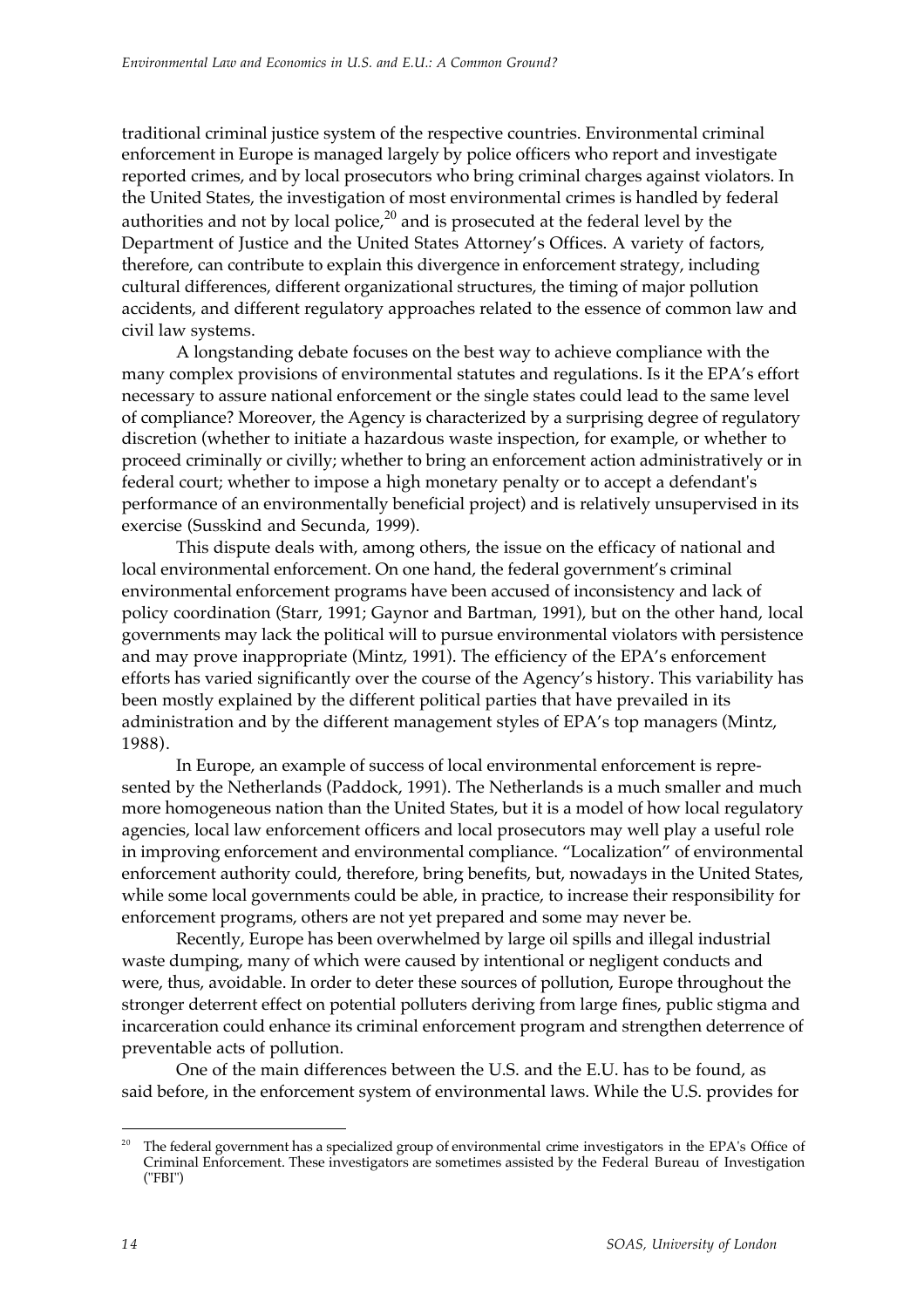action to enforce the law in court, including the imposition of severe penalties, Europe has less of a legal framework to ensure compliance. It is important to underline, therefore, the fact that a common environmental policy is vital for the E.U. because environmental problems are often transboundary and also because the internal market requires homogenous environmental standards.

The main conclusion of this survey is that the choice of a regulation framework and a legal framework to implement an environmental policy is a difficult task, which requires structured analysis to model the interactions between different decision makers, such as governments, firms and regulators. It is essential, then, to combine the economic literature and the legal literature under one comprehensive framework in order to take into consideration, in a social welfare perspective, among others, the social value of environmentally risky activities, the cost of care, the asymmetric information of the different actors and the liability system efficiency.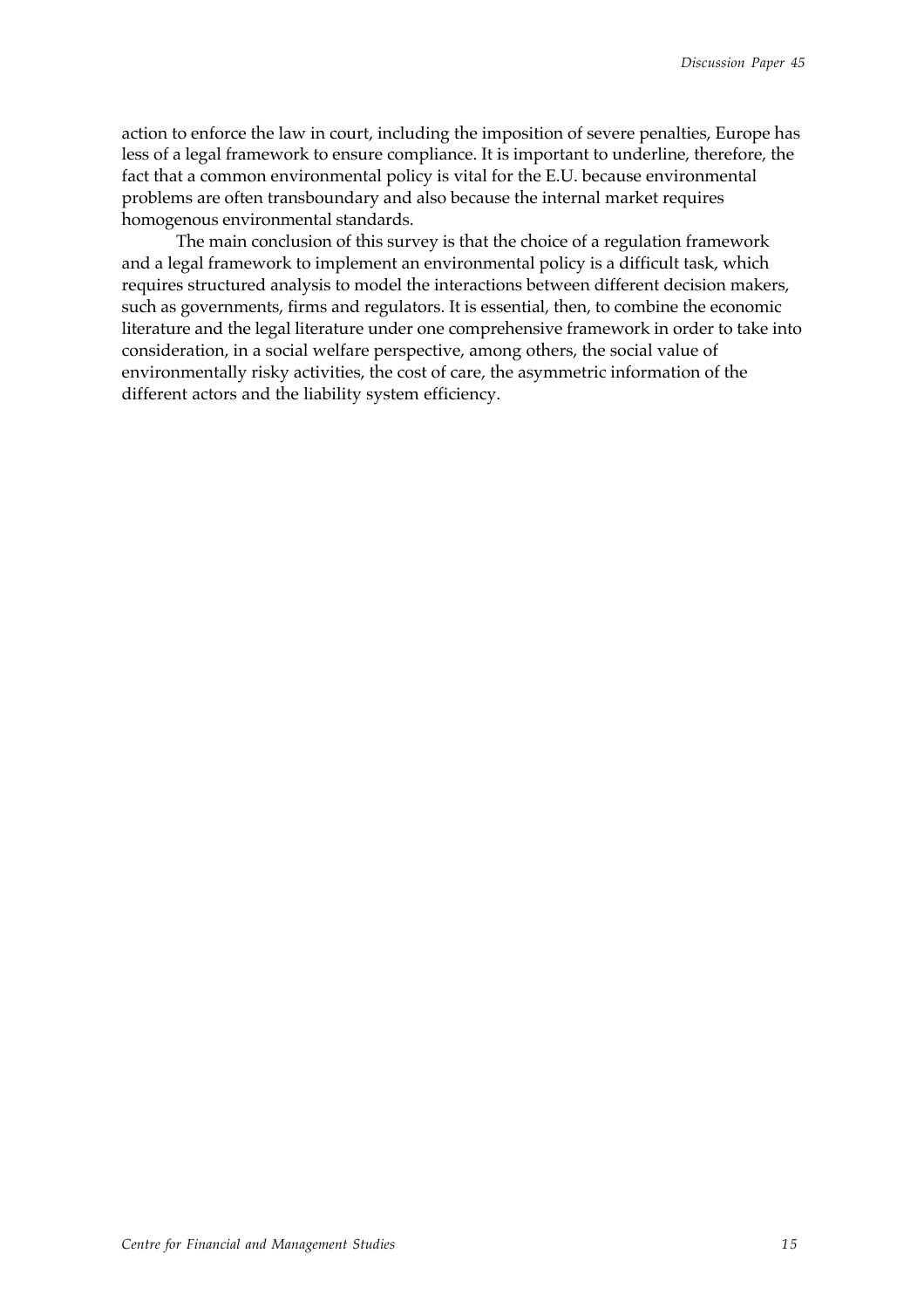## **REFERENCES**

Ackerman, B. et al. (1974), The Uncertain Search for Environmental Quality, NY, Free Press

Alberini A., Austin D. (1999), Strict Liability as a Deterrent in Toxic Waste Management: Empirical Evidence from Accident and Spill Data, *Journal of Environmental Economics and Management*, 38, pp.20-48

Alberton M. (2003), Comparing Alternative Regulation Policies: An Environmental Law and Economics Approach, *Resources and Environmental Economics*, Political Economy of the Environment

Anderson G. and Coie P. (1991), Exercising Prosecutorial Discretion: Civil vs. Criminal Enforcement of Environmental Violations. What Policies? ALI-ABA7 C617

Arora S. and T. Cason (1996), Why do Firms Volunteer to Exceed Environmental Regulations? Understanding Participation in EPA's 33/50 Program, *Land Economics* 72(4), 413-32

Baron, D.P. (1985), Regulation of Prices and Pollution under Incomplete Information, *Journal of Public Economics* 28

Baumol W. and Oates W. (1979), *Economics, Environmental Policy, and the Quality of Life*, New York, Prentice Hall

Baumol W. and Oates W. (1971), The Use of Standards and Prices for Protection of the Environment, 73 *Swedish Journal of Economics*, 42-54

Becker G.S. (1968), Crime and Punishment: An Economic Approach, *Journal of Political Economy* 76 (March/April), 169-217

Boyer M. and Porrini D. (2002), The Choice of Instruments for Environmental Policy: Liability or Regulation?, in *An Introduction to the Law and Economics of Environmental Policy: Issues in Institutional Design*, T. Swanson (ed.), Research in Law and Economics Series vol. 20, Elsevier Science

Boyer M. and Laffont J. J. (1999), Toward a Political Theory of the Emergence of Environmental Incentive Regulation, *RAND Journal of Economics* 41

Calabresi G. (1970), *The Cost of Accident*, Yale University Press, New Haven

Casper J., Brereton D. and Neal D. (1982), The Implementation of the California Determinate Sentencing Law, U.S. Department of Justice, National Institute of Justice

Coase, R.H., (1960), The Problem of Social Cost, *Journal of Law and Economics* 3

Cohen M. (1998), Monitoring and Enforcement of Environmental Policy, *International Yearbook of Environmental and Resource Economics, Volume III,* edited by Tom Tietenberg and Henk Folmer; Edward Elgar publishers, forthcoming

Cohen M. (1992), The Motives of Judges: Empirical Evidence from Antitrust Sentencing, *International Review of Law and Economics*, 12

Cohen M. (1992a), Environmental Crime and Punishment: Legal/Economic Theory and Empirical Evidence on Enforcement of Federal Environmental Statutes, *Journal of Criminal Law & Criminology* 82(4), 1054-1108

Cohen M. (1992b), Criminal Penalties, in Tietenberg, Tom H. (ed.), Innovation in Environmental Policy, Economic and Legal Aspects of Recent Developments in Environmental Enforcement and Liability, Brookfield, Edward Elgar, 75-108

Cohen M.A. (1991), Explaining Judicial Behavior or What's "Unconstitutional" about the Sentencing Commission, Journal of Law, Economics and Organization 7

Cohen, M.A. (1987), Optimal Enforcement Strategy to Prevent Oil Spills: An Application of a Principal-Agent Model with Moral Hazard, *Journal of Law and Economics.* 30(1), 23-51

Coase R. (1960), The Problem of Social Cost, Journal of Law and Economics, reprinted in Coase R. 1988, *The Firm, The Market and The Law*, University of Chicago Press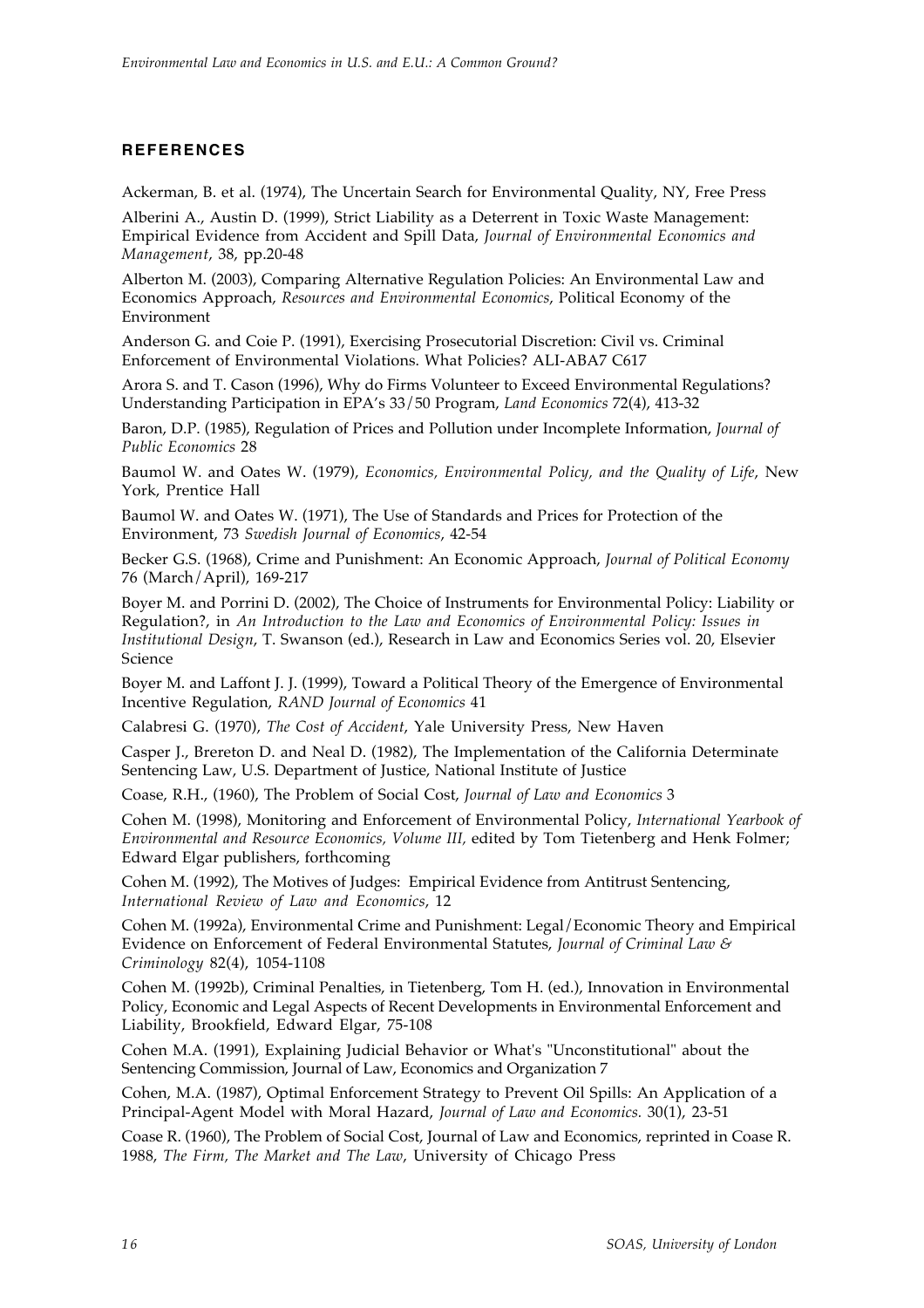Commission of European Communities (2000), White Paper on Environmental Liability, COM (2000), 66 final

Cooter R. and Ulen T. (1988), *Law and Economics*, Scott, Foresman and Company

Cross F. and Tiller E., Judicial Partisanship and Obedience to Legal Doctrine: Whistleblowing on the Federal Courts of Appeal, Yale Law Journal

Cropper, M.L. and W.E. Oates (1992), Environmental Economics: A Survey, *Journal of Economic Literature* Vol. XXX, 675-740

Dasgupta, P.S., P.J. Hammond, and E.S. Maskin (1980), On Imperfect Information and Optimal Pollution Control, *Review of Economic Studies* 47

Dari Mattiacci G. (2000), Fundamental Characteristics of Incentive Streams Created by Legal Systems, Ph.D. Dissertation, Utrecht University

Dion J. (2000), Criminal Law Prosecutorial Discretion or Contract Theory Restrictions? The Implications of Allowing Judicial Review of Prosecutorial Discretion Founded on Underlying Contract Principles, Western New England Law Review

Duxbury N. (1995), *Patterns of American Jurisprudence*, Oxford, Clarendon Press

Eide E. and Van den Bergh, Roger (eds) (1996), *Law and Economics of the Environment*, Oslo, Juridisk Forlag

Endres A. (1985), Market Incentives for Pollution Control, 39 *Ricerche Economiche*, 526-539.

Epple D. and Visscher M. (1984), Environmental Pollution: Modelling Occurrence, Detection, and Deterrence, 27 *Journal of Law and Economics*, 29-60

Faure M. (1998), Environmental Regulation, Encyclopedia of Law and Economics, Edward Elgar and University of Ghent Publishers

Field B. (1994), *Environmental Economics: an Introduction*, New York, McGraw-Hill.

Freeman A. (1997), Economics, Incentives, and Environmental Regulation, in Vig, N.J. and Kraft, M.E. (eds), *Environmental Policy in the 1990s, Reform or Reaction?,* 3rd edn, Washington, DC, Congressional Quarterly Books, 187-207

Fiorelli, Paul E., and Cynthia J. Rooney (1995). "The Environmental Sentencing Guidelines for Business Organizations: Are There Murky Waters in Their Future?" *Boston College Environmental Affairs Law Review* 22(3): 481-502

Funken K. (2003), The Best of Both Worlds – The Trend Towards Convergence of the Civil Law and the Common Law System, *LA 732 Comparative Legal Essay*

Gaynor K. and Bartman R. (1991), Frontier Justice, 8 *Environmental Law.*

Goodman J. 1978, An Economic Theory of the Evolution of the Common Law, 7 Journal of Legal Studies, 393

Gren I. M. and Kaitala V. (1997), Supervising Skill Information and Violation of Environment Regulations, 17 *International Review of Law and Economics*

Griffin L. (2001), The Prudent Prosecutor, *Georgetown Journal of Legal Ethics*, vol. 14

Harrington W. (1988), Enforcement Leverage when Penalties are Restricted, *Journal of Public Economics* 37

Hawkins K. (1984), *Environment and Enforcement*, Oxford, Oxford University Press

Henderson J, Palmer J.P. (2002), Does More Deterrence Require More Punishment? (or Should the Punishment Fit the Crime?), *European Journal of Law and Economics*, 13

Heyes A., Rickman N. (1999), Regulatory Dealing – Revisiting the Harrington Paradox, *Journal of Public Economics*, 72

Heyes, A.G. (1996), Cutting Environmental Penalties to Protect the Environment, *Journal of Public Economics* 60, 251-265

Higgins R. and Rubin P. (1980), Judicial Discretion, *Journal of Legal Studies* 9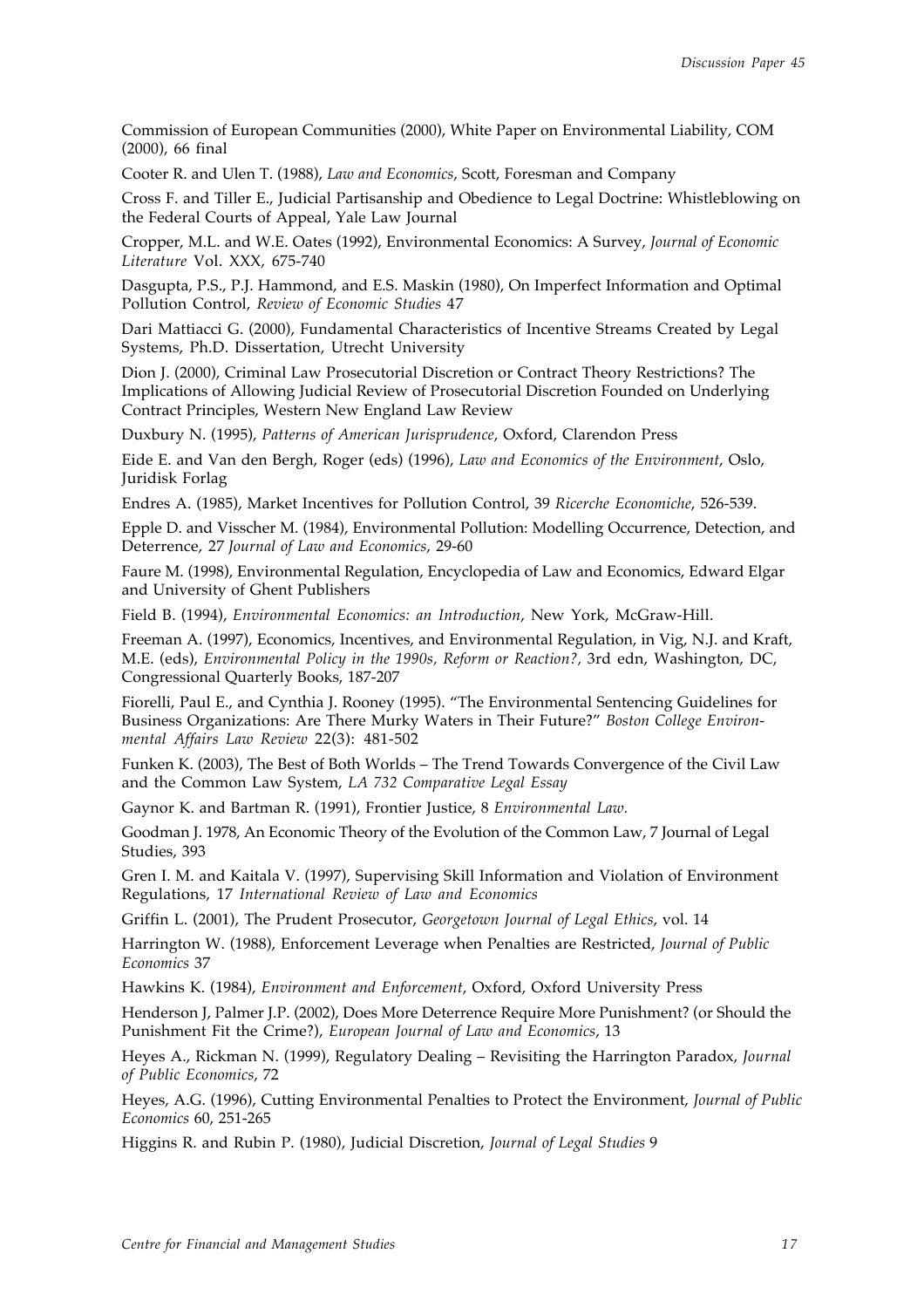Hsiung B. (2000), The Success of Law and Economics: A Methodological Interpretation, Working Paper, National Taiwan University

Kahn (1995), An Economic Approach to the Environmental and Natural Resources, New York, Dryden Press

Kane P.S. (1993), Why Have you Singled Me Out? The Use of Prosecutorial Discretion for Selective Prosecution, *Tulane Law Review*

Kapp W. (1970), Environmental Disruption and Social Costs; a Challenge to Economics, 23 *Kyklos*

Kerkmeester H. and Visscher L. (2003), Learned Hand in Europe: a Study in the Comparative Law and Economics of Negligence, *German Working Papers in Law and economics*, n. 6

Kessler D., Morrison Piehl A. (1997), The Role of Discretion in the Criminal Justice System, NBER Working Paper Series, Working Paper 6261

Klevorick A., Legal Theory and the Economic Analysis of Torts and Crimes, *Columbia Law Review*, 85, June 1985, pp. 905-920

Kolstad C., Ulen T. and Johnson G. (1990), Ex Post Liability for Harm vs. Ex Ante Safety Regulation: Substitutes or Complements?, 80 *American Economic Review*, 888-901

Kovel A. (1969), A Case for Civil Penalties: Air Pollution Control, 46 *Journal of Urban Law*, p. 153

Kornhauser L.A. and Revesz R.L. (1994), Multidefendants Settlements under Joint and Several Liability: The Problem of Insolvency", *Journal of Legal Studies* 23

Kronman A. (1995), The Second Driker Forum for Excellence in the Law, 42 *Wayne Law Review* 115, 160

Kwerel, E. (1977), To tell the truth: Imperfect Information and Optimal Pollution Control", *Review of Economic Studies* 44

Laffont J.J. (1995), Regulation, Moral Hazard and Insurance for Environmental Risk, *Journal of Public Economics* 58

Landes W. and Posner R. (1981), The Positive Economic Theory of Tort Law, *Georgia Tort Review*, Vol.15

Landes W. and Posner R. (1979), Adjudication as a Private Good, 8 *Journal of Legal Studies*, 235

Landes W., Posner R. (1984), Tort Law as a Regulatory Regime for Catastrophic Personal Injuries, *Journal of Legal Studies* 13

Landes W., Posner R. (1987), *The Economic Structure of Tort Law*, Harvard University Press, Cambridge

Lipson A. and Peterson M. (1980), California Justice under Determinate Sentencing: A Review and Agenda for Research, Rand R-2497-CRB

Mackaay E., History of Law and Economics, Encyclopedia of Law and Economics, Edward Elgar and University of Ghent Publishers, available at http://encyclo.findlaw.com/index.html

McKean R. (1980), Enforcement Costs in Environmental and Safety Regulation, 6 *Policy Analysis*, 261-290

Meade J. and Waldfogel J. (1998), Do Sentencing Guidelines Raise the Cost of Punishment? NBER Working Paper Series, Working Paper 6361

Mintz J. (1988), Agencies, Congress and Regulatory Enforcement: a Review of EPA's Hazardous Waste Enforcement Effort 1970-1987, 18 *Environmental Law*

Mintz J. (1991), The Future of Environmental Enforcement: a Reply to Paddock, *Environmental Law*

Mishan E.J (1971), Pangloss on Pollution, 73 *Swedish Journal of Economics*, 113-120

Oates W. (1983), The Regulation of Externalities: Efficient Behaviour by Sources and Victims, 38(3) *Public Finance*, 362-375

Oates, W. (1996), The Economics of Environmental Regulation, Brookfield, Edward Elgar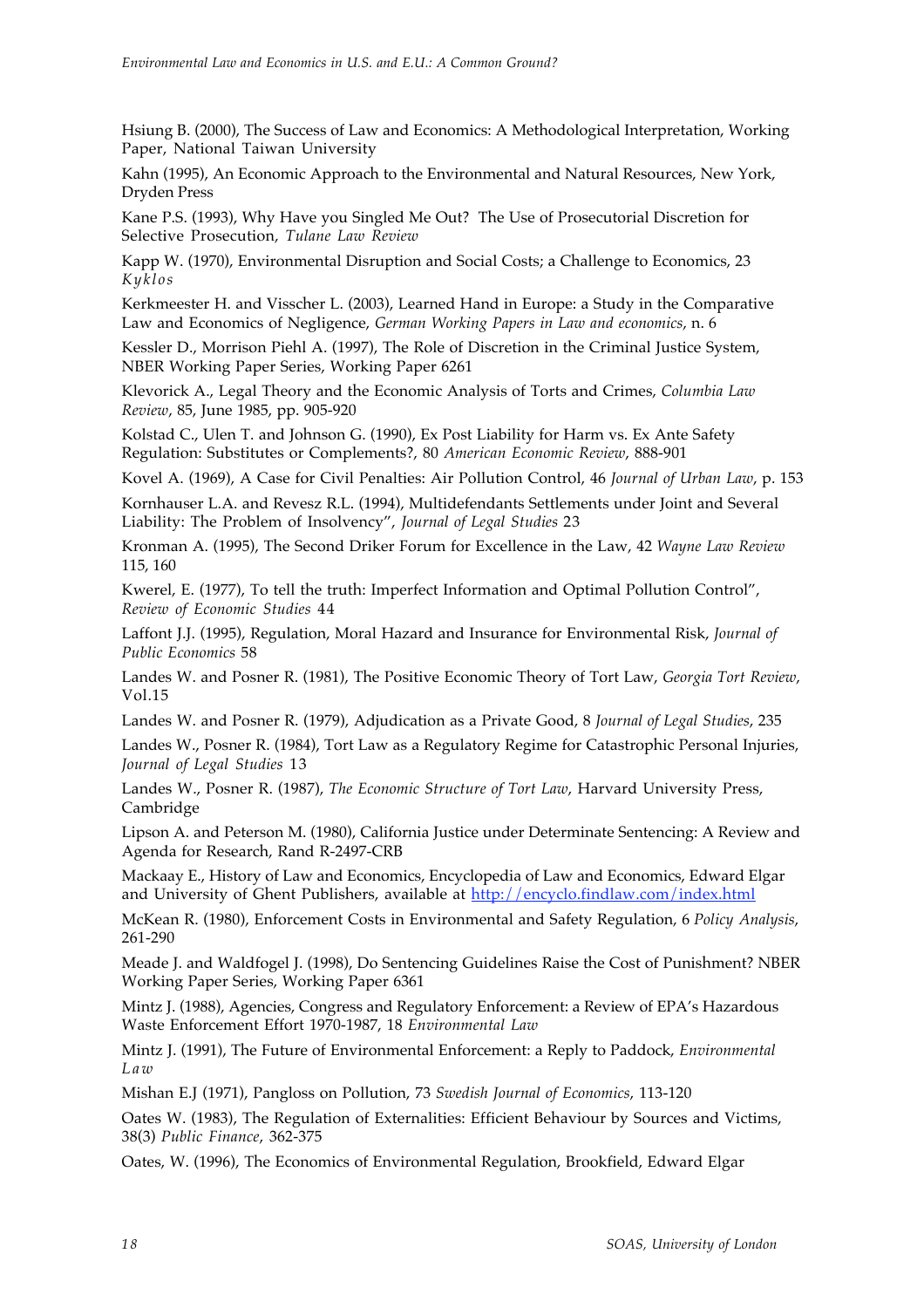Paddock L. (1991), Environmental Enforcement at the Turn of the Century, 21 *Environmental Law*, 1509

Pardolesi R., Bellantuono G. (1999), Law and Economics in Italy, Encyclopedia of Law and Economics, Edward Elgar and University of Ghent Publishers

Parisi F. (2001), Sources of Law and the Institutional Design of Lawmaking, *Journal of Public Finance and Public Choice*, vol. 19, pp.95-122

Pearce, D. and Turner, K (1990), *Economics of Natural Resources and the Environment*, New York, Harvester Wheatsheaf

Pigou A. C. (1932), *The Economics of Welfare*, MacMillan, London

Polinsky A.M. (1980), Resolving Nuisance Disputes: The Simple Analytics of Injunctive and Damage Remedies, *Stanford Law Review* 7

Polinsky M.A. (1983), *An Introduction to Law and Economics*, Little, Brown and Company

Portney, P. (1990), Public Policies for Environmental Protection, Washington, DC, Resources for the Future

Posner R. (2003), *Economic Analysis of Law*, 6th ed., Aspen Law & Business

Posner R (1994), What Do Judges and Justices Maximize? (The Same Thing Everybody Else Does), 3 *Supreme Court Economic Review* 1

Posner R. (1983), *The Economics of Justice*, Cambridge, Massachusetts and London, England

Posner R. (1972), *The Economic Analysis of Law*, Boston: Little, Brown

Priest G. (1977), The Common Law Process and the Selection of Efficient Rules, 6 *Journal of Legal Studies*, 65

Rasmusen E. (1994), Judicial Legitimacy as a Repeated Game, *Journal of Law, Economics and Organization*, 10

Revesz, R. (1997), Foundations of Environmental Law and Policy, New York, NY, Oxford University Press

Richardson G., Burrows P. and Ogus A. (1982), Policing Pollution*: A Study of Regulation and Enfocement*, Oxford, Clarendon

Roberts M. J. and Spence . (1976), "Effluent charges and licenses under uncertainty, *Journal of Public Economics* 5

Rowley C. (1989), Public Choice and the Economic Analysis of Law, in Nicholas Mercuro (ed.), *Law and Economics*, Boston, Kluwer Academic Publishers, 123-173

Rubin P. (1977), Why is the Common Law Efficient?, 7 *Journal of Legal Studies*, 51

Russell C., Harrington W. and Vaughan W. (1986), *Enforcing Pollution Control Laws*, Washington, DC, Resources for the Future

Russell, Clifford S. (1990), Monitoring and Enforcement, in Portney, Paul R. (ed.), *Public Policies for Environmental Protection*, Washington, DC, Resources for the Future

Schwarzer W. (1991), *Judicial Discretion in Sentencing*, Practicing Law Institute

Segerson K. and Tietenberg T. (1992), Defining Efficient Sanctions, in Tietenberg T. (ed.), Innovation in Environmental Policy, Economic and Legal Aspects of Recent Developments in Environmental Enforcement and Liability, Brookfield, Edward Elgar

Segerson K. (1990), Liability for Groundwater Contamination from Pesticides, *Journal of Environmental Economics and Management*, 19

Shavell S. (1987), *Economic Analysis of Accident Law,* Harvard University

Starr J. W. (1991), Turbulent Times at Justice and EPA: The Origins of Environmental Criminal Prosecutions and the Work That Remains, 59 *Geo. Wash. Law Review*

Susskind L. and Secunda J. (1999), The Risks and the Advantages of Agency Discretion: Evidence from EPA's Project XL, 17 *UCLA Journal of Environmental Law and Policy*